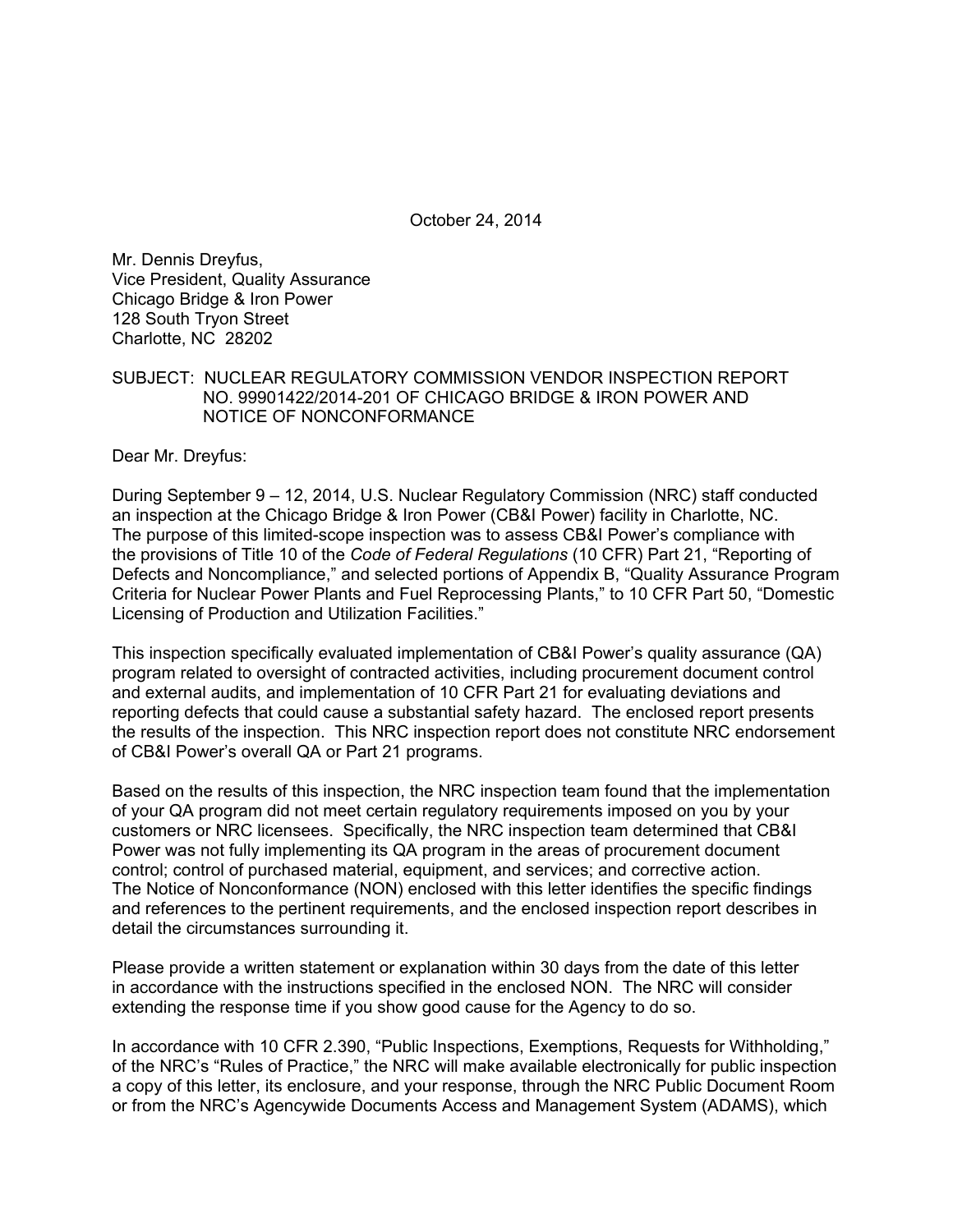#### D. Dreyfus - 2 -

is accessible at http://www.nrc.gov/reading-rm/adams.html. To the extent possible, your response should not include any personal privacy, proprietary, or Safeguards Information, so that it can be made available to the public without redaction. If personal privacy or proprietary information is necessary to provide an acceptable response, please provide a bracketed copy of your response that identifies the information that should be protected, and a redacted copy of your response that deletes such information. If you request that such material be withheld from public disclosure, you must specifically identify the portions of your response that you seek to have withheld and provide in detail the bases for your claim (e.g., explain why the disclosure of information would create an unwarranted invasion of personal privacy or provide the information required by 10 CFR 2.390(b) to support a request for withholding confidential commercial or financial information). If Safeguards Information is necessary to provide an acceptable response, please provide the level of protection described in 10 CFR 73.21, "Protection of Safeguards Information: Performance Requirements."

Sincerely,

## */RA Richard Laura Acting for/*

Kerri A. Kavanagh, Chief Quality Assurance Vendor Inspection Branch Division of Construction Inspection and Operational Programs Office of New Reactors

Docket No.: 99901422

Enclosures:

- 1. Notice of Nonconformance
- 2. Inspection Report No. 99901422/2014-201 and Attachment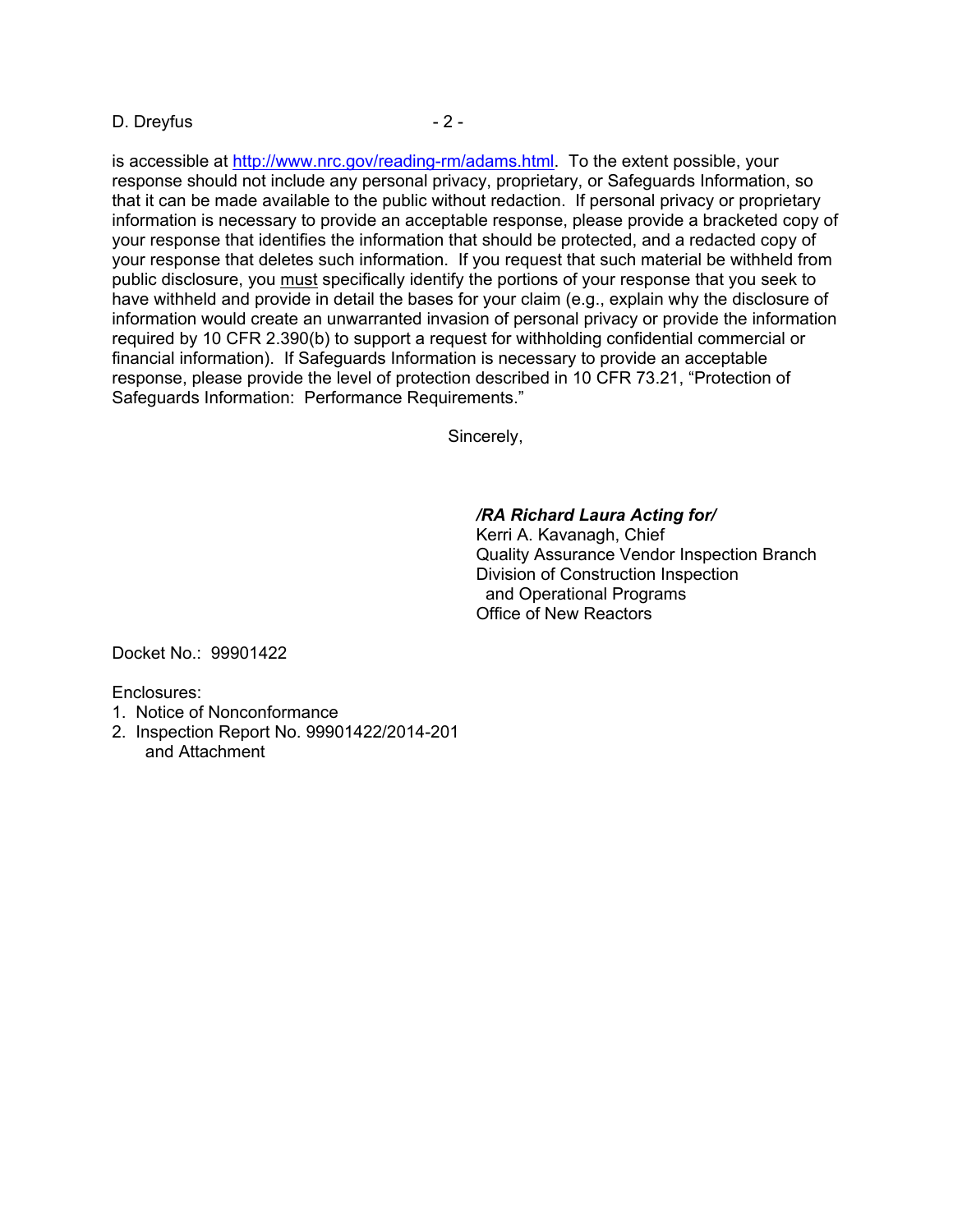#### D. Dreyfus - 2 -

response should not include any personal privacy, proprietary, or Safeguards Information, so that it can be made available to the public without redaction. If personal privacy or proprietary information is necessary to provide an acceptable response, please provide a bracketed copy of your response that identifies the information that should be protected, and a redacted copy of your response that deletes such information. If you request that such material be withheld from public disclosure, you must specifically identify the portions of your response that you seek to have withheld and provide in detail the bases for your claim (e.g., explain why the disclosure of information would create an unwarranted invasion of personal privacy or provide the information required by 10 CFR 2.390(b) to support a request for withholding confidential commercial or financial information). If Safeguards Information is necessary to provide an acceptable response, please provide the level of protection described in 10 CFR 73.21, "Protection of Safeguards Information: Performance Requirements."

Sincerely,

#### */RA Richard Laura Acting for/*

Kerri A. Kavanagh, Chief Quality Assurance Vendor Inspection Branch Division of Construction Inspection and Operational Programs Office of New Reactors

Docket No.: 99901422

Enclosures:

- 1. Notice of Nonconformance
- 2. Inspection Report No. 99901422/2014-201 and Attachment

#### **DISTRIBUTION:**

KKavanagh ASakadales ERoach RRasmussen Dennis.Dreyfus@cbi.com David.Jantosik@cbi.com

| <b>ADAMS Accession No.: ML14288A362</b> |                            |                                 | <b>NRO-002</b> |               |  |
|-----------------------------------------|----------------------------|---------------------------------|----------------|---------------|--|
| <b>OFFICE</b>                           | NRO/DCIP/QVIB              | NRO/DCIP/MVIB                   | NRO/DCIP/QVIB  | NRO/DCIP/QVIB |  |
| <b>NAME</b>                             | AArmstrong (VHuckabay for) | JOrtega-Luciano<br>(RPatel for) | VHuckabay      | PPrescott     |  |
| <b>DATE</b>                             | 10/16/2014                 | 10/14/2014                      | 10/16/2014     | 10/16/2014    |  |
| <b>OFFICE</b>                           | NRO/DCIP                   | NRO/DCIP/QVIB                   |                |               |  |
| <b>NAME</b>                             | TFrye                      | KKavanagh<br>(RLaura for)       |                |               |  |
| I DATE                                  | 10/22/2014                 | 10/22/2014                      |                |               |  |

 **OFFICIAL RECORD COPY**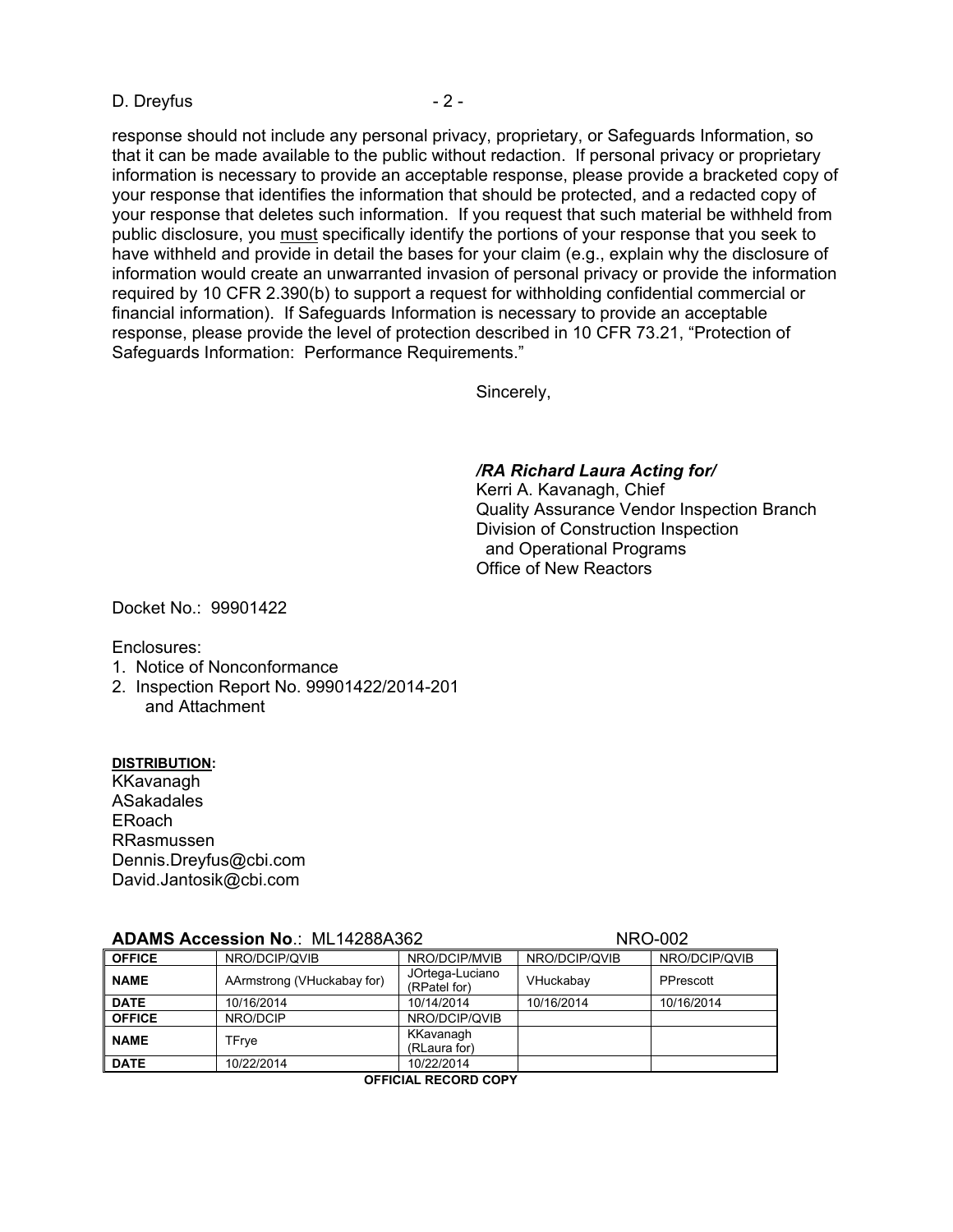## **NOTICE OF NONCONFORMANCE**

Charlotte, NC 28202

Chicago Bridge & Iron Power **Docket No. 99901422** 128 South Tryon Street **Inspection Report No. 2014-201** 

Based on the results of a U.S. Nuclear Regulatory Commission (NRC) inspection conducted at the Chicago Bridge & Iron Power (CB&I Power) facility in Charlotte, NC, during September 9, 2014 through September 12, 2014, certain activities were not conducted in accordance with NRC requirements contractually imposed on CB&I Power by its customers or NRC licensees:

A. Criterion XVI, "Corrective Action," of Appendix B to Title 10 of the *Code of Federal Regulation*s (10 CFR) Part 50 states: "Measures shall be established to assure that conditions adverse to quality, such as failures, malfunctions, deficiencies, deviations, defective material and equipment, and nonconformances are promptly identified and corrected. In the case of significant conditions adverse to quality, the measures shall assure that the cause of the condition is determined and corrective action taken to preclude repetition. The identification of the significant condition adverse to quality, the cause of the condition, and the corrective action taken shall be documented and reported to appropriate levels of management."

Section 16, "Corrective Action," of CB&I Power's Standard Nuclear Quality Assurance Program, SWSQAP 1-74A, Revision B, dated June 1, 2009, paragraph 1.1, states, in part: "Major and recurring conditions adverse to quality, such as failures, deficiencies, defective material and equipment, unsats, and nonconformances shall be identified, the cause(s) determined, and corrective and preventive action taken to preclude repetition."

Section 6.1.8 of CB&I Nuclear Quality Standard (QS) 16.05, "Corrective Action Program," Revision 04.00, dated August 25, 2014, states, in part: "For Significant Conditions Adverse to Quality (SCAQ), Preventive Actions shall be applied to prevent recurrence of the identified Root Cause(s), and Corrective Action(s) shall be taken to address the significant adverse condition, and identified Contributing Cause(s)."

Contrary to the above, as of September 12, 2014, CB&I Power failed to adequately identify and evaluate a significant condition adverse to quality, the cause of the condition, and the preventive corrective action to preclude repetition. Specifically, CB&I Power had two missed opportunities (Vendor Audits V2013-36, conducted in June 2013, and V2013-33, conducted in October 2013) to identify during the implementation audits that one of their suppliers, Specialty Maintenance and Construction, Inc. (SMCI), failed to have a program in place that meets the requirements for identifying nonconforming materials, parts, or components, as documented in Inspection Report 99901439/2014-201, dated May 16, 2014. Furthermore, CB&I Power's corrective action report number 2014-0968 dated May 16, 2014 failed to adequately evaluate the significant condition adverse to quality, identify the cause, and perform an extent of condition evaluation, for the CB&I Power's failure to identify this potential significant programmatic weakness in SMCI's quality assurance program.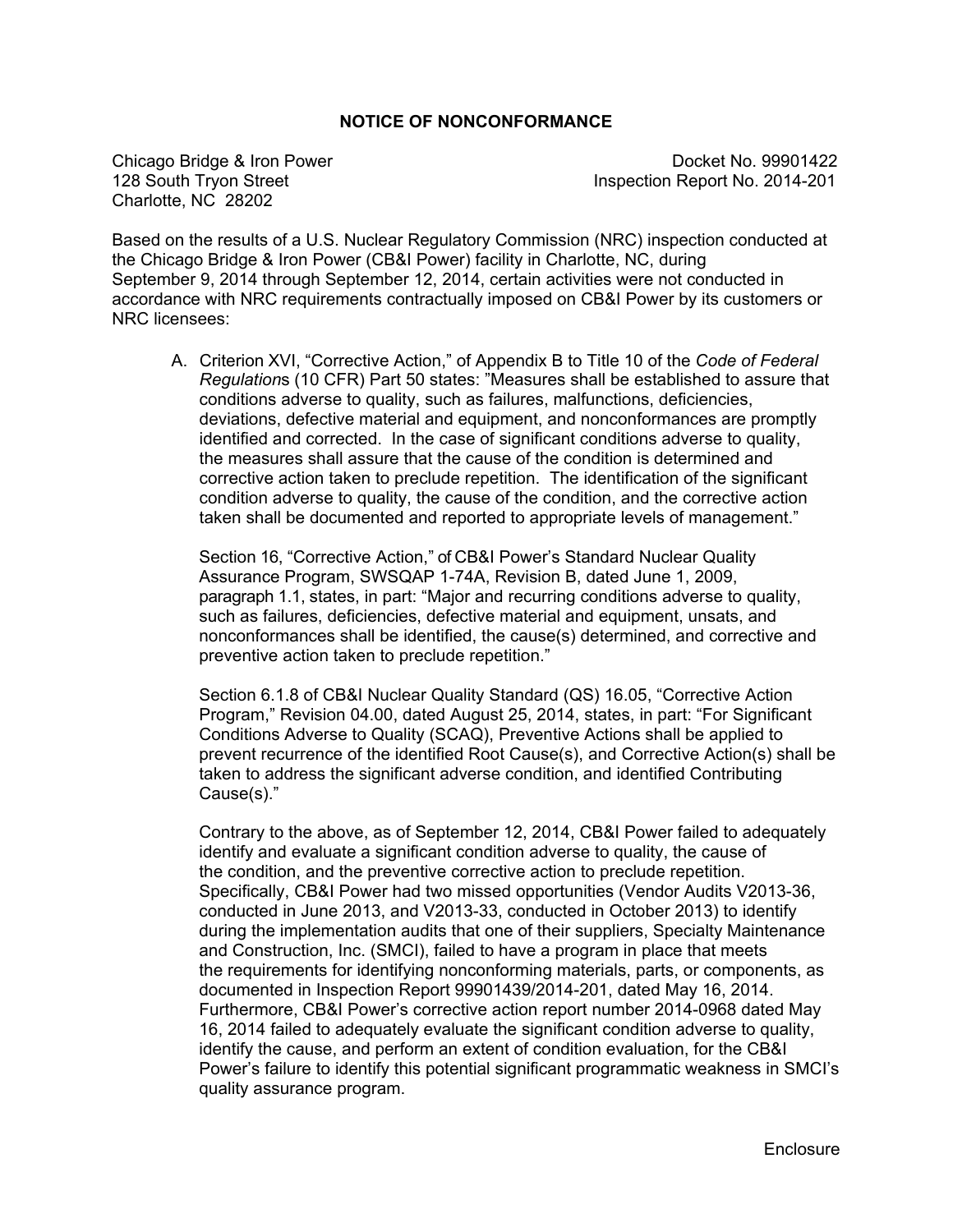This issue has been identified as Nonconformance 99901422/2014-201-01.

B. Criterion VII, "Control of Purchased Material, Equipment, and Services," of Appendix B to 10 CFR Part 50, states, in part: "These measures shall include provisions, as appropriate, for source evaluation and selection, objective evidence of quality furnished by the contractor or subcontractor, inspection at the contractor or subcontractor source, and examination of products upon delivery… The effectiveness of the control of quality by contractors and subcontractors shall be assessed by the applicant or designee at intervals consistent with the importance, complexity, and quantity of the product or services."

Criterion IV, "Procurement Document Control," of Appendix B to 10 CFR Part 50, states, in part: "Measures shall be established to assure that applicable regulatory requirements, design bases, and other requirements which are necessary to assure adequate quality are suitably included or referenced in the documents for procurement of material, equipment, and services, whether purchased by the applicant or by its contractors or subcontractors."

Section 7, "Control of Purchased Material, Equipment, and Services," of CB&I Power's Standard Nuclear Quality Assurance Program, SWSQAP 1-74A, Revision B, dated June 1, 2009, paragraph 2.0, "Tasks," states, in part: "Quality Assurance / Quality Control (QA/QC) shall:… Incorporate source evaluation/qualification results in the QRL [Quality Rating List] including supplier evaluations/reviews after award. Supplier post award evaluations/reviews shall be documented and shall consider the following where applicable: A. Receipt inspection, operating experience, and prior supplier evaluations. As the information becomes available, the results shall promptly be considered for effect on a supplier's continued qualification and adjustments made as necessary including corrective actions, adjustments of supplier audit plans, and input auditing teams, as warranted. Additionally, results shall be reviewed periodically to determine if, as a whole, they constitute a significant condition adverse to quality requiring additional action."

Section 4, "Procurement Document Control," of CB&I Power's Standard Nuclear Quality Assurance Program, SWSQAP 1-74A, Revision B, dated June 1, 2009, paragraph 1.1, states: "Procurement documents shall include the requirements necessary for establishing the quality of the procured material, equipment, and services."

Section 6.7.2 of CB&I Nuclear Quality Assurance Directive (QAD) 18.01, "Quality Assurance Audits," Revision 004, dated March 7, 2014, states, in part: "For Supplier audits:… The ATL [Audit Team Leader] shall evaluate each Finding response to verify that reported conditions have been appropriately addressed, as to cause, extent of condition, corrective action, and action taken to prevent recurrence; and that the time frames specified for completion of committed actions are reasonable and appropriate for reported conditions."

Section 6.6.1b CB&I QS 04.03, "Office Procurement and Subcontracting and Selection of Suppliers," Revision 03.00, dated May 30, 2014, states: "The SQC shall periodically review oversight activity results (e.g., scorecard/metrics, surveys, findings, trend data from source and/or receipt inspections, etc.) on the select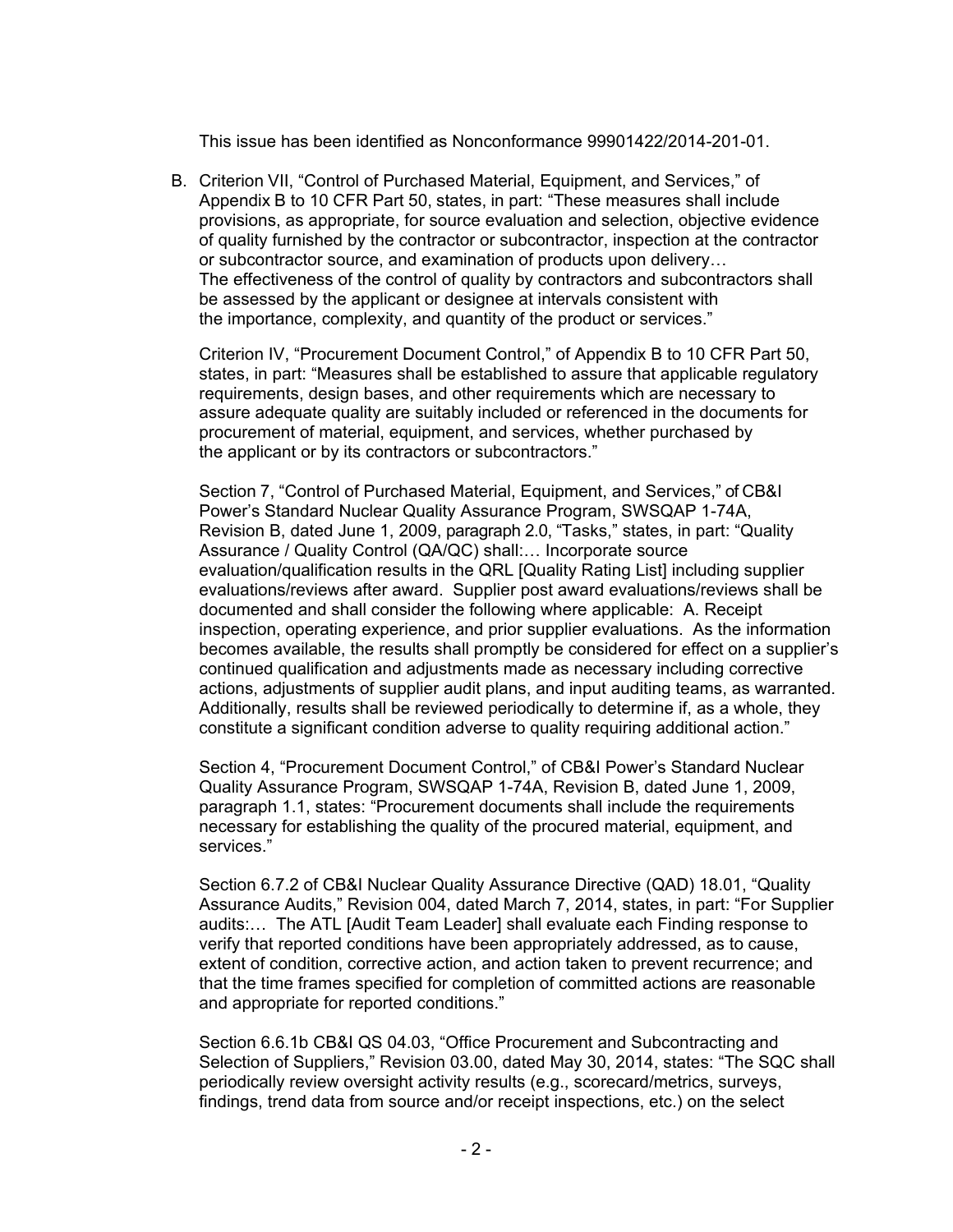suppliers of components/materials and provide action recommendations as it relates to quality oversight activities."

Contrary to the above, as of September 12, 2014, CB&I Power failed to establish adequate measures to assess the effectiveness of control of quality by a contractor consistent with the importance, complexity, and quantity of the product or services. Also, CB&I Power failed to establish measures to assure that applicable requirements which are necessary to assure adequate quality were suitably included or referenced in the documents for procurement of material, equipment, and services. Specifically, CB&I Power failed to ensure that significant conditions adverse to quality associated with findings Nos. V2013-30-01 and V2013-30-02, and conditions adverse to quality associated with findings Nos. V2013-30-04 and V2013-30-10, identified during Vendor Audit V2013-30 of Newport News Industrial Corporation (NNI), conducted in June 2013, have been appropriately addressed, prior to removing restrictions placed on the QRL for that supplier in October 2013. Furthermore, CB&I Power failed to ensure that appropriate QRL restrictions for NNI remained included or referenced in the procurement documents, by issuing Purchase Order Revision No. 132175-D100.SB003, Revision 35 on October 15, 2013 that removed the restrictions.

This issue has been identified as Nonconformance 99901422/2014-201-02.

Please provide a written statement or explanation to the U.S. Nuclear Regulatory Commission, ATTN: Document Control Desk, Washington, DC 20555-0001, with a copy to the Chief, Quality Assurance Vendor Inspection Branch, Division of Construction Inspection and Operational Programs, Office of New Reactors, within 30 days of the date of the letter transmitting this Notice of Nonconformance. This reply should be clearly marked as a "Reply to a Notice of Nonconformance" and should include for each noncompliance: (1) the reason for the noncompliance or, if contested, the basis for disputing the noncompliance; (2) the corrective steps that have been and the results achieved; (3) the corrective steps that will be taken to avoid further noncompliance; and (4) the date when the corrective action will be completed. Where good cause is shown, the NRC will consider extending the response time.

Because your response will be made available electronically for public inspection in the NRC Public Document Room or from the NRC's Agencywide Documents Access and Management System (ADAMS), which is accessible from the NRC Web site at http://www.nrc.gov/reading-rm/adams.html, to the extent possible, it should not include any personal privacy, proprietary, or Safeguards Information (SGI) so that the NRC can make it available to the public without redaction. If personal privacy or proprietary information is necessary to provide an acceptable response, please provide a bracketed copy of your response that identifies the information that should be protected and a redacted copy of your response that deletes such information. If you request that such material be withheld, you must specifically identify the portions of your response that you seek to have withheld and provide in detail the bases for your claim of withholding (e.g., explain why the disclosure of information would create an unwarranted invasion of personal privacy or provide the information required by 10 CFR 2.390(b) to support a request for withholding confidential commercial or financial information). If SGI is necessary to provide an acceptable response, please provide the level of protection described in 10 CFR 73.21, "Protection of Safeguards Information: Performance Requirements."

Dated this 24th day of October 2014.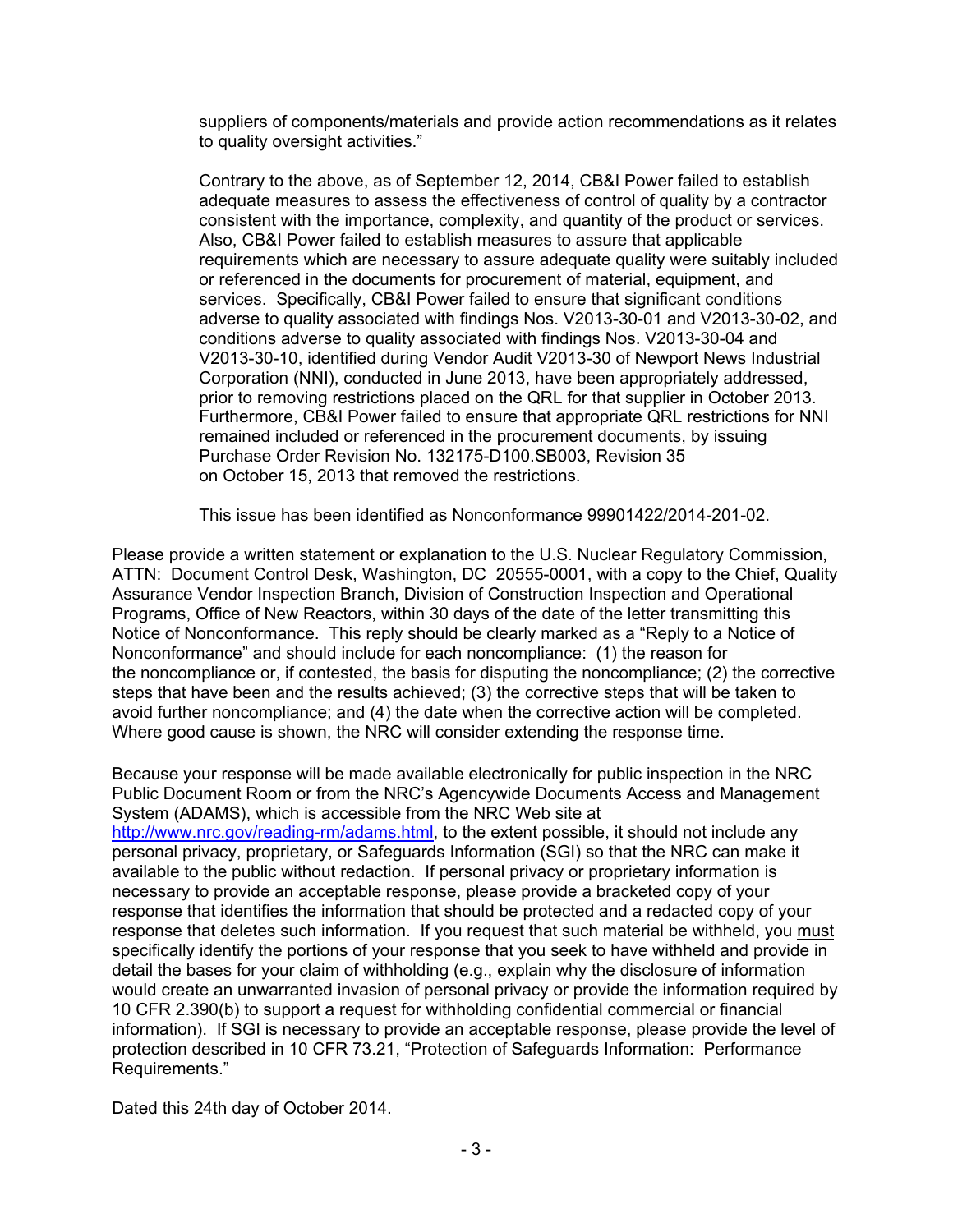### **U.S. NUCLEAR REGULATORY COMMISSION OFFICE OF NEW REACTORS DIVISION OF CONSTRUCTION INSPECTION AND OPERATIONAL PROGRAMS VENDOR INSPECTION REPORT**

| Docket No.:                       | 99901422                                                                                                                                                                                                                                                                                                                                                                                                                                                                                                                                                                                                                      |                                                                  |                    |
|-----------------------------------|-------------------------------------------------------------------------------------------------------------------------------------------------------------------------------------------------------------------------------------------------------------------------------------------------------------------------------------------------------------------------------------------------------------------------------------------------------------------------------------------------------------------------------------------------------------------------------------------------------------------------------|------------------------------------------------------------------|--------------------|
| Report No.:                       | 99901422/2014-201                                                                                                                                                                                                                                                                                                                                                                                                                                                                                                                                                                                                             |                                                                  |                    |
| Vendor:                           | Chicago Bridge & Iron Power<br>128 South Tryon Street<br>Charlotte, NC 28202                                                                                                                                                                                                                                                                                                                                                                                                                                                                                                                                                  |                                                                  |                    |
| Vendor Contact:                   | David Jantosik<br>Senior Director, Nuclear Quality Assurance<br>David.Jantosik@cbi.com<br>(704) 343-7588                                                                                                                                                                                                                                                                                                                                                                                                                                                                                                                      |                                                                  |                    |
| <b>Nuclear Industry Activity:</b> | Chicago Bridge and Iron (CB&I) Power (formerly Shaw Nuclear<br>Services), located in Charlotte, NC, is a subsidiary of CB&I,<br>a multinational conglomerate engineering, procurement, and<br>construction (EPC) company. CB&I Power is currently under<br>contract with South Carolina Electric and Gas (SCE&G) and<br>Santee Cooper to construct two AP1000 nuclear electric<br>generating units at V.C. Summer Nuclear Station. Also, CB&I<br>Power is under contract with Georgia Power Co. (a subsidiary of<br>Southern Company) to construct two AP1000 units at the existing<br>Vogtle Electric Generating Plant site. |                                                                  |                    |
| <b>Inspection Dates:</b>          | September 9 - 12, 2014                                                                                                                                                                                                                                                                                                                                                                                                                                                                                                                                                                                                        |                                                                  |                    |
| Inspection Team:                  | <b>Paul Prescott</b><br>Aaron Armstrong<br>Jonathan Ortega-Luciano<br>Victoria Huckabay                                                                                                                                                                                                                                                                                                                                                                                                                                                                                                                                       | NRO/DCIP/QVIB<br>NRO/DCIP/QVIB<br>NRO/DCIP/MVIB<br>NRO/DCIP/QVIB | <b>Team Leader</b> |
| Approved by:                      | Kerri A. Kavanagh, Chief<br>Quality Assurance Vendor Inspection Branch<br>Division of Construction Inspection<br>and Operational Programs<br><b>Office of New Reactors</b>                                                                                                                                                                                                                                                                                                                                                                                                                                                    |                                                                  |                    |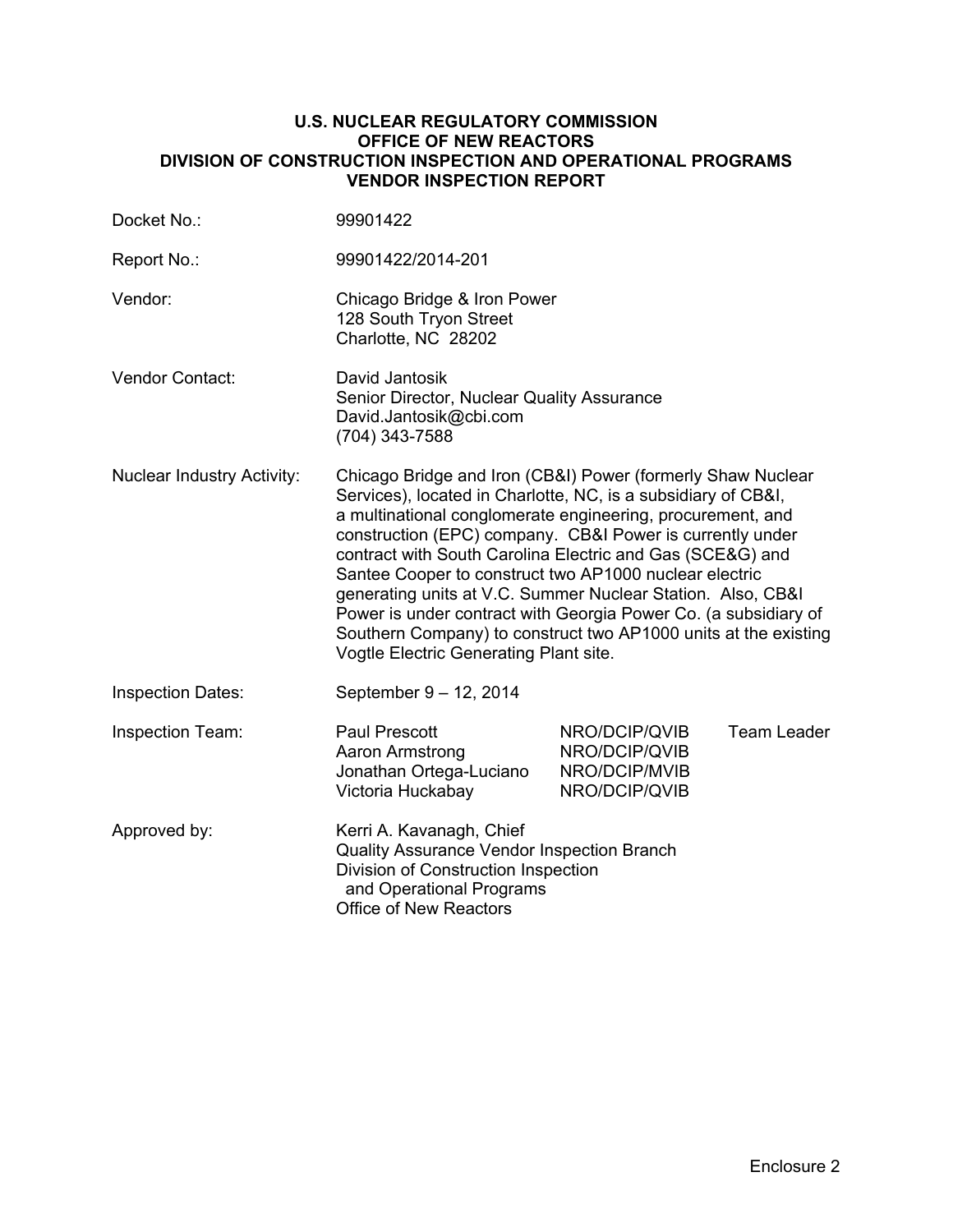# **EXECUTIVE SUMMARY**

#### Chicago Bridge & Iron Power 99901422/2014-201

The U.S. Nuclear Regulatory Commission (NRC) staff conducted a limited scope vendor inspection at the Chicago Bridge & Iron Power (hereafter referred to as CB&I Power) facility, to verify that it had implemented an adequate quality assurance (QA) program that complies with the requirements of Appendix B, "Quality Assurance Criteria for Nuclear Power Plants and Fuel Reprocessing Plants," to Title 10 of the *Code of Federal Regulations* (10 CFR) Part 50, "Domestic Licensing of Production and Utilization Facilities." The NRC inspection team reviewed oversight of contracted activities, including procurement document control, evaluation and disposition of nonconformance reports received from suppliers, and external audits; and qualification of audit personnel. In addition, the NRC inspection team also verified that CB&I Power had implemented a program under 10 CFR Part 21, "Reporting of Defects and Noncompliance," that met the NRC's regulatory requirements. The NRC inspection team conducted the inspection from September 9 through 12, 2014.

The following regulations served as the bases for the NRC inspection:

- Appendix B to 10 CFR Part 50
- 10 CFR Part 21

During the course of this inspection, the NRC inspection team implemented Inspection Procedure (IP) 43002, "Routine Inspection of Nuclear Vendors," and IP 36100, "Inspection of 10 CFR Part 21 and Programs for Reporting Defects and Noncompliance."

This was the first NRC inspection at the CB&I Power facility (formerly Shaw Nuclear Services), since it was acquired by CB&I in February 2013. The previous inspection of the facility, then Shaw Nuclear Services, was conducted in August 2011. CB&I Power is currently under contract with South Carolina Electric and Gas and Santee Cooper to construct two AP1000 nuclear electric generating units at V.C. Summer Nuclear Station. CB&I Power is also under contract with Georgia Power Co. (a subsidiary of Southern Company) to construct two AP1000 units at the existing Vogtle Electric Generating Plant site.

The information below summarizes the results of this inspection.

## Nonconforming Materials, Parts, or Components and Corrective Action

The NRC inspection team concluded that the implementation of CB&I Power's program for control of nonconformances is consistent with the regulatory requirements of Criterion XV, "Nonconforming Materials, Parts, or Components" of Appendix B to 10 CFR Part 50. Based on the limited sample of documents reviewed, the NRC inspection team determined that CB&I Power is implementing its policies and procedures for nonconforming materials, parts, or components. No findings of significance were identified.

The NRC inspection team determined that CB&I Power did not adequately implement the requirements of Criterion XVI, "Corrective Action," of Appendix B to 10 CFR Part 50. The NRC inspection team issued Nonconformance 99901422/2014-201-01 for CB&I Power's failure to ensure that one of its suppliers, Specialty Maintenance and Construction, Inc. (SMCI),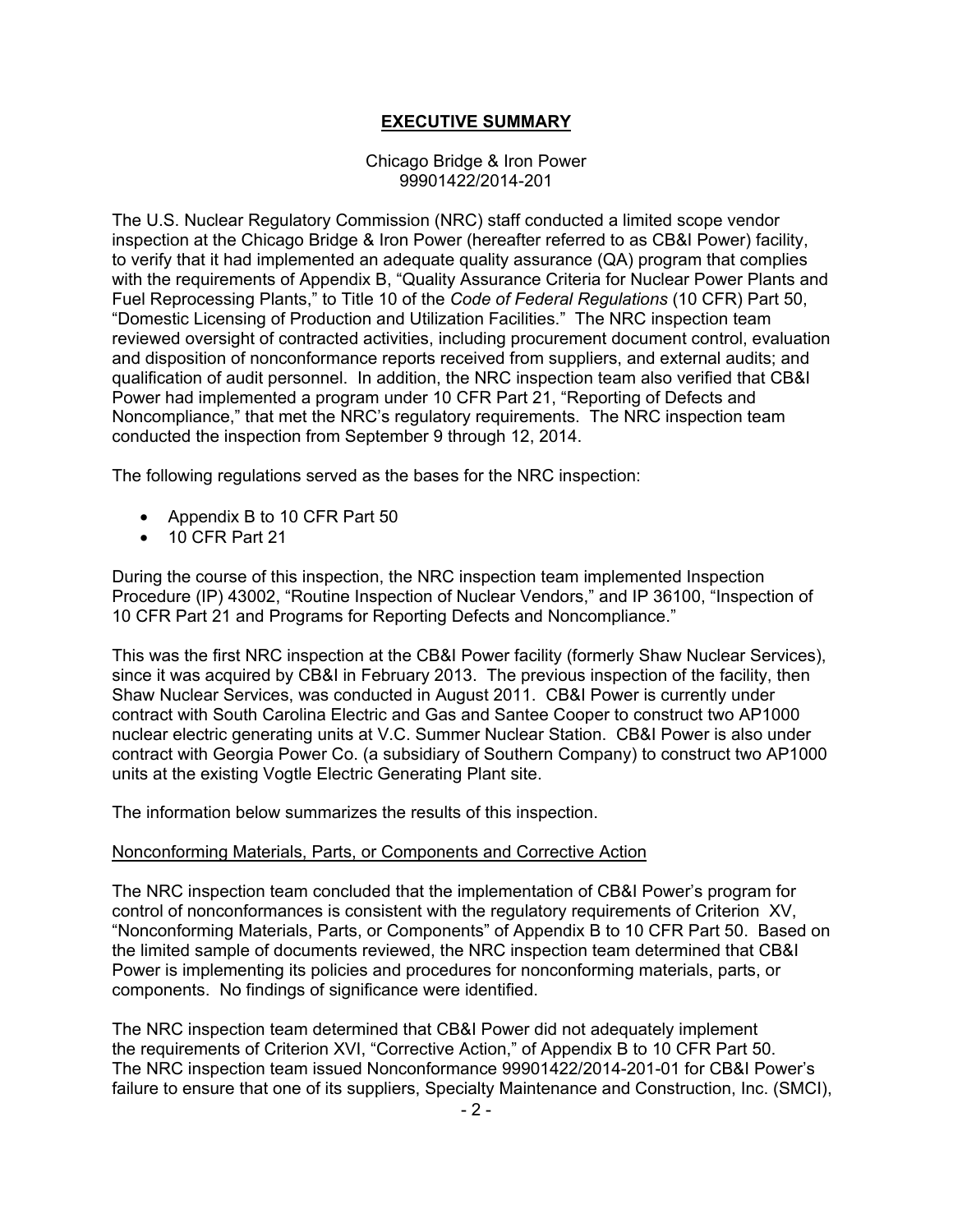failed to have a program in place that meets the requirements of Criterion XV, "Nonconforming Materials, Parts, or Components," of Appendix B to 10 CFR Part 50. Also, CB&I Power's corrective action report 2014-0968 dated May 16, 2014 failed to adequately evaluate if there was a significant condition adverse to quality, identify the cause, and evaluate the extent of condition, for the CB&I Power's failure to identify this potential significant programmatic weakness in SMCI's quality assurance program.

# Oversight of Contracted Activities

The NRC inspection team determined that CB&I Power did not adequately implement the requirements of Criterion VII, "Control of Purchased Material, Equipment, and Services" and Criterion IV, "Procurement Document Control," of Appendix B to 10 CFR Part 50. The NRC inspection team issued Nonconformance 99901422/2014-201-02 for CB&I Power's failure to establish adequate measures to assess the effectiveness of control of quality by a contractor consistent with the importance, complexity, and quantity of the product or services. Also, CB&I Power failed to establish measures to assure that applicable requirements which are necessary to assure adequate quality were suitably included or referenced in the documents for procurement of material, equipment, and services. Specifically, CB&I Power failed to ensure that two significant conditions adverse to quality and two additional conditions adverse to quality identified during a Vendor Audit of Newport News Industrial Corporation (NNI), conducted in June 2013, have been appropriately addressed, prior to removing restrictions placed on the Quality Rating List (QRL) for that supplier in October 2013. Furthermore, CB&I Power failed to ensure that appropriate QRL restrictions for NNI remained included or referenced in the procurement documents, by issuing a Purchase Order Revision that removed the restrictions, in October 2013.

# Training and Qualification of Audit Personnel

The NRC inspection team concluded that the implementation of CB&I Power's training and qualification program is consistent with the regulatory requirements of Criterion II, "Quality Assurance Program," of Appendix B to 10 CFR Part 50. Based on its review, the NRC inspection team determined that CB&I Power is adequately implementing its policies and procedures for training and qualification of audit personnel. No findings of significance were identified.

# 10 CFR Part 21 Program

The NRC inspection team concluded that the implementation of CB&I Power's 10 CFR Part 21 program is consistent with regulatory requirements. Based on its review, the NRC inspection team determined that CB&I Power is adequately implementing its policies and procedures for 10 CFR Part 21 evaluations and reporting. No findings of significance were identified.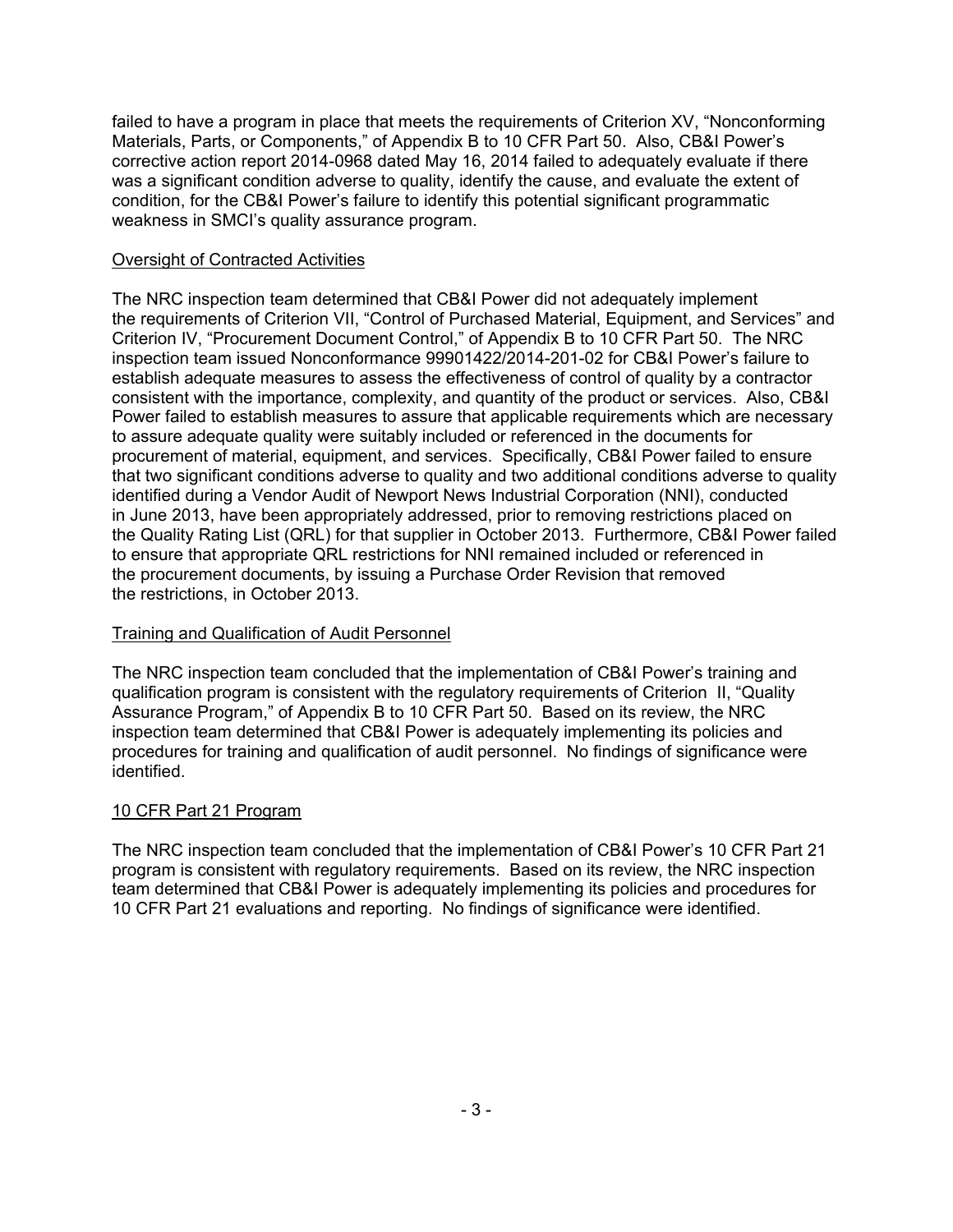# **REPORT DETAILS**

#### 1. Nonconforming Materials, Parts, or Components and Corrective Action

#### a. Inspection Scope

The NRC inspection team reviewed CB&I Power's policies and procedures that govern the implementation of the control of nonconformances, to verify compliance with the requirements of Criterion XV, "Nonconforming Materials, Parts, or Components" and Criterion XVI, "Corrective Action," of Appendix B to 10 CFR Part 50. The NRC inspection team reviewed a sample of Nonconformance and Disposition (N&D) reports to verify that the control, evaluation, and disposition of nonconformances were in accordance with CB&I Power's procedural guidelines. The NRC inspection team also reviewed a sample of Corrective Action Reports (CARs) to verify there was adequate documentation and appropriate resolution of conditions adverse to quality. Finally, the NRC inspection team verified that CB&I Power's N&D reports and CARs provide a connection to the 10 CFR Part 21 program and that CB&I Power had established a system for the review of CARs and identification of trends.

In addition, the NRC inspection team reviewed a sample of 11 conditions identified by CB&I Power source inspectors as conditions adverse to quality, documented by CB&I Power in notices of unsatisfactory conditions (NUCs), and discussed with CB&I Power staff how these NUCs were processed.

The attachment to this inspection report lists the documents reviewed by the NRC inspection team.

#### b. Observations and Findings

The following finding pertaining to CB&I Power's implementation of the corrective action program in accordance with the requirements of Criterion XVI, "Corrective Action," of Appendix B to 10 CFR Part 50, was identified during the review of CB&I Power's activities within the scope of the oversight of contracted activities, as described in Section 2 of this report.

During the review of CB&I Power's oversight of Specialty Maintenance and Construction, Inc. (SMCI), the NRC inspection team noted that CB&I Power performed two implementation audits of SMCI's quality assurance program of AP1000 module fabrication, for compliance with the applicable portion of Appendix B to 10 CFR Part 50 and the American National Standards Institute / American Society of Mechanical Engineers (ANSI/ASME) NQA-1-1994, "Quality Assurance Requirements for Nuclear Facility Applications." These implementation audits were performed by qualified auditors from CB&I Power.

CB&I Power's Audit Report number V2013-36 dated July 10, 2013 identified seventeen audit findings, including four Level 2 findings (classified as having a potentially minor effect on a basic component or nuclear safety) and thirteen Level 3 findings (classified as having no anticipated effect on a basic component or nuclear safety, but representing a non-compliance or programmatic /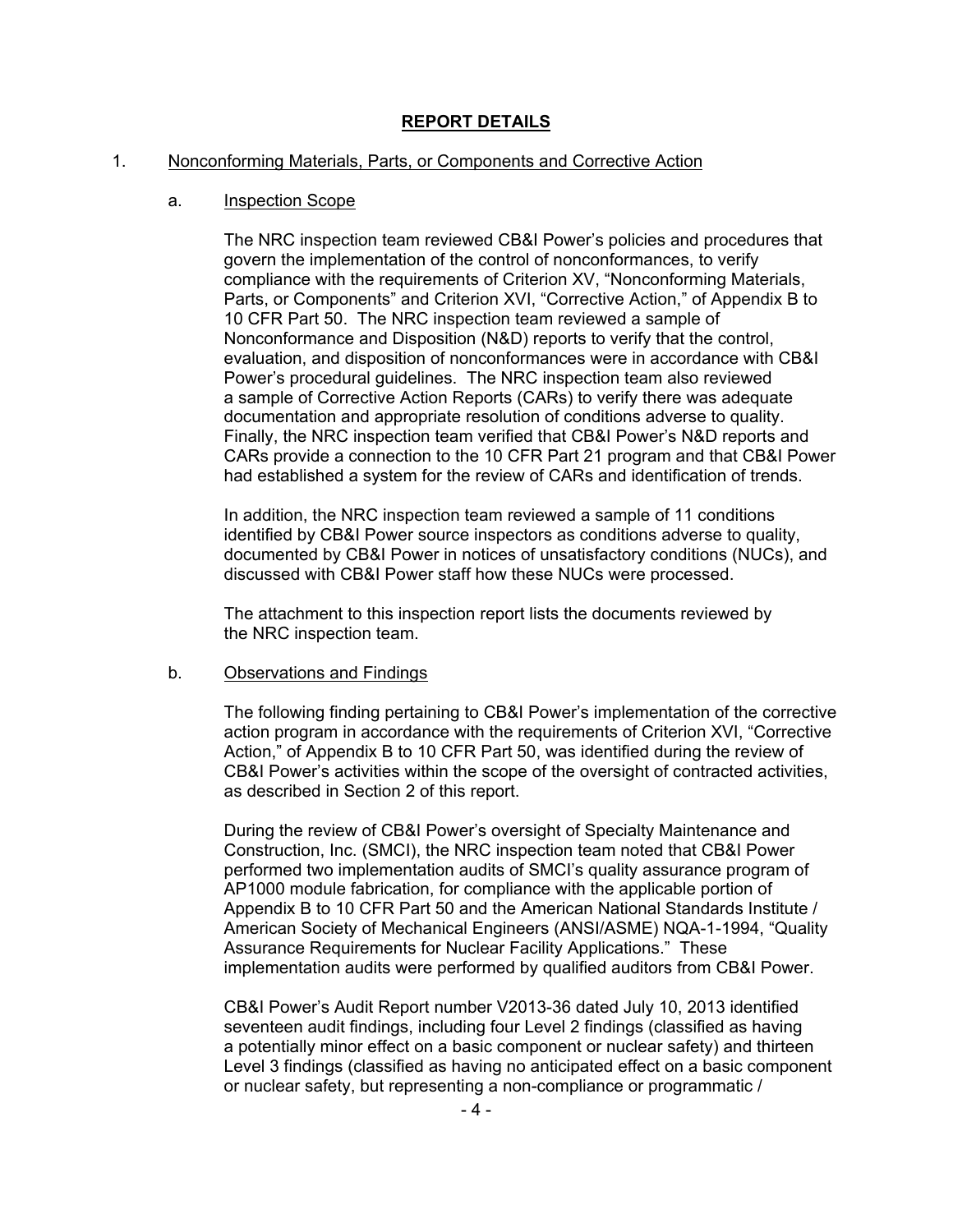administrative weakness that requires action). Audit Report V2013-36 also documented four recommendations provided by CB&I Power auditors. One of the recommendations was related to SMCI's implementation of its Nonconformance Program. The recommendation was to revise SMCI's procedure QP-15.0, "Nonconformance," to add nonconformance report (NCR) documentation to the NCR log, so that the log described the disposition of the NCRs as either: 1) Use-As-Is, 2) Reject/Scrap, 3) Repair/Rework, 4) Return-to-Vendor, or 5) Other. The checklist, which was completed as part of Audit Report V2013-36, documented that CB&I Power evaluated SMCI's Nonconformance Program and its implementation by reviewing a sample of three NCRs. CB&I Power concluded that SMCI's Nonconformance Program was satisfactory and met the requirements of Appendix B to 10 CFR Part 50 and ASME NQA-1. Furthermore, during a second implementation audit (CB&I Power's Audit Report number V2013-33, dated November 1, 2013), CB&I Power identified seven audit findings, all which were determined to be Level 3 findings, and seven recommendations. Audit Report V2013-33 documented the same recommendation for SMCI's Nonconformance Program as the one provided in Audit Report V2013-36. The checklist in Audit Report V2013-33 documented that CB&I Power evaluated SMCI's Nonconformance Program and its implementation by reviewing a sample of eleven NCRs. CB&I Power provided the same conclusion in Audit Report V2013-36 as in the previous implementation audit report, stating that SMCI's Nonconformance Program was found to be adequate and effectively implemented to meet the requirements of Appendix B to 10 CFR Part 50 and ASME NQA-1. The NRC inspection team noted that both CB&I Power's implementation audits of SMCI were led by the same CB&I Power Audit Team Leader.

The NRC performed an inspection of SMCI in April 2014, and the results were documented in inspection report number 99901439/2014-201, dated May 16, 2014. In this inspection report, the NRC inspection team issued a Notice of Nonconformance to SMCI for the failure to adequately identify, document, evaluate, segregate, disposition, and notify affected organizations of nonconforming products. Specifically, in ten out of the twenty one NCRs reviewed by the NRC inspection team, SMCI failed to provide objective evidence of the following: 1) proper identification and description of the cause of the nonconforming product or activity; (2) indication of whether the nonconformance was evaluated for 10 CFR Part 21 reportability; (3) disposition and justification of the acceptability of the nonconforming product or activity; and (4) an indication that the disposition was adequately completed to close the NCR. Based on the results of this inspection, the NRC inspection team concluded that SMCI's Nonconformance Program did not comply with the requirements of Criterion XV, "Nonconforming Materials, Parts, or Components," of Appendix B to 10 CFR Part 50.

Following the NRC's issuance of a Notice of Nonconformance to SMCI, CB&I Power initiated corrective action report (CAR) number 2014-0968, stating that the inspection findings documented in the NRC inspection report of SMCI were not identified as part of CB&I Power's oversight activities of SMCI. The NRC inspection team noted that CAR 2014-0968 was initiated by the same CB&I Power's Audit Team Leader who conducted the two implementation audits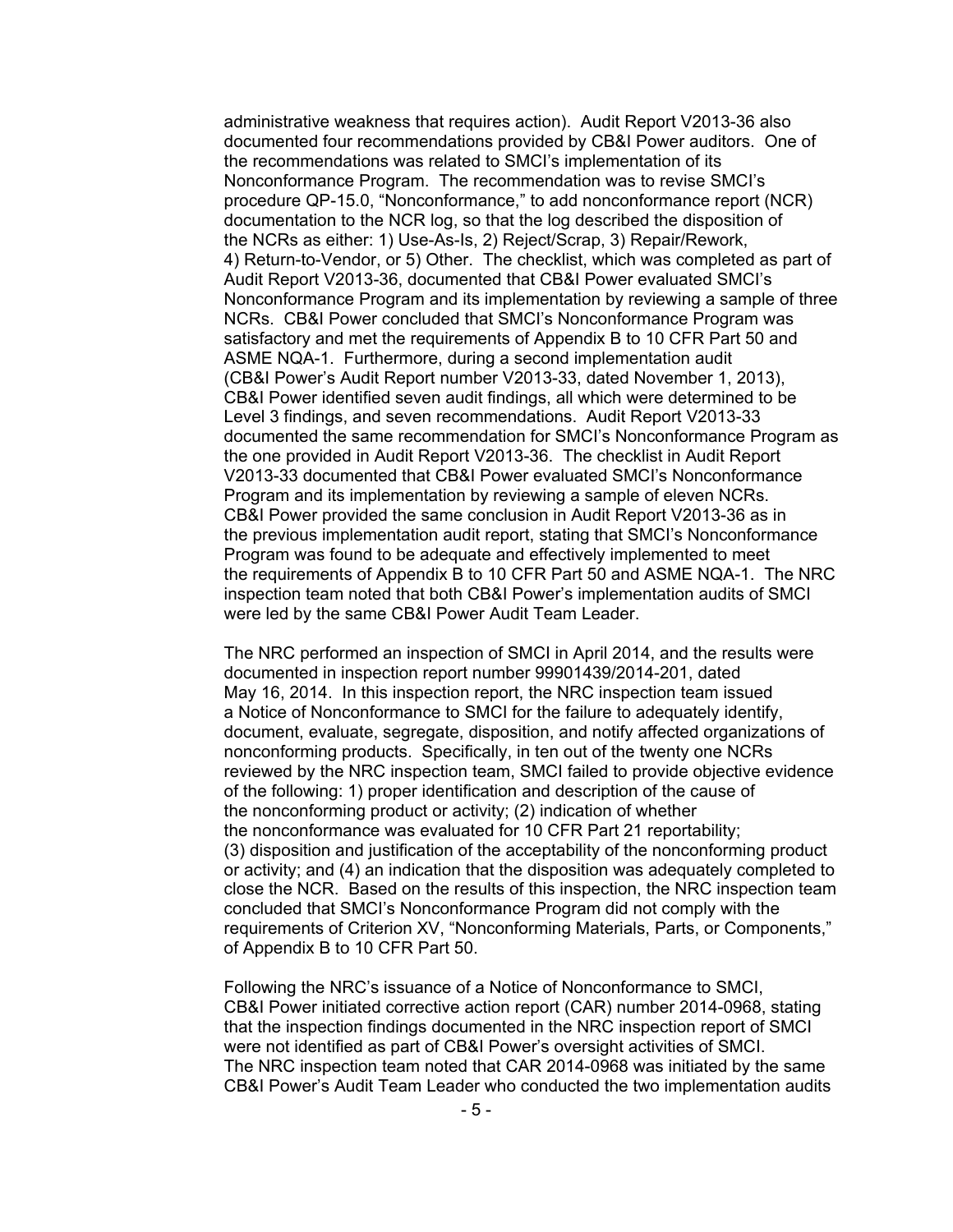of SMCI. CB&I Power's evaluation, documented in CAR 2014-0968, stated that the issue was not a significant condition adverse to quality and that a root cause evaluation was not necessary to determine why CB&I Power failed to identify the Nonconformance program issues at SMCI, and required that only a direct cause evaluation be performed. Also, CB&I Power determined that an extent of condition evaluation was not necessary. CAR 2014-0968 stated the direct cause for not identifying the Nonconformance Program issues at SMCI was due to a lack of depth in investigating the criterion where the findings were identified. It further stated that the implementation audits were performed early in the manufacturing process, where the amount of activity in these areas had not progressed far enough to fully assess the ability of SMCI to successfully perform these activities. The NRC inspection team concluded that CB&I Power's evaluation and failure to perform an extent of condition evaluation were not adequate to address the cause of the condition adverse to quality. The NRC inspection team identified these issues as an example of Nonconformance 99901422/2014-201-01, for CB&I Power's failure to adequately evaluate if there was a significant condition adverse to quality, identify the cause, and evaluate the extent of condition, in connection with CB&I Power's failure to identify a potential significant programmatic weakness in SMCI's quality assurance program.

#### c. Conclusions

The NRC inspection team concluded that the implementation of CB&I Power's program for control of nonconformances is consistent with the regulatory requirements of Criterion XV, "Nonconforming Materials, Parts, or Components" of Appendix B to 10 CFR Part 50. Based on the limited sample of documents reviewed, the NRC inspection team determined that CB&I Power is implementing its policies and procedures for nonconforming materials, parts, or components. No findings of significance were identified.

The NRC inspection team determined that CB&I Power is not effectively implementing its corrective action program, in accordance with the requirements of Criterion XVI, "Corrective Action," of Appendix B to 10 CFR Part 50. The NRC inspection team issued Nonconformance 99901422/2014-201-01, for CB&I Power's failure to adequately evaluate if there was a significant condition adverse to quality, identify the cause, and evaluate the extent of condition, in connection with CB&I Power's failure to identify a potential significant programmatic weakness in SMCI's quality assurance program.

## 2. Oversight of Contracted Activities

## a. Inspection Scope

The NRC inspection team reviewed CB&I Power' policies and procedures that govern the implementation of procurement document control and oversight of contracted activities, to verify compliance with the requirements of Criterion IV, "Procurement Document Control," Criterion VII, "Control of Purchased Material, Equipment, and Services," and Criterion XVIII, "Audits," of Appendix B to 10 CFR Part 50. The NRC inspection team reviewed a sample of supplier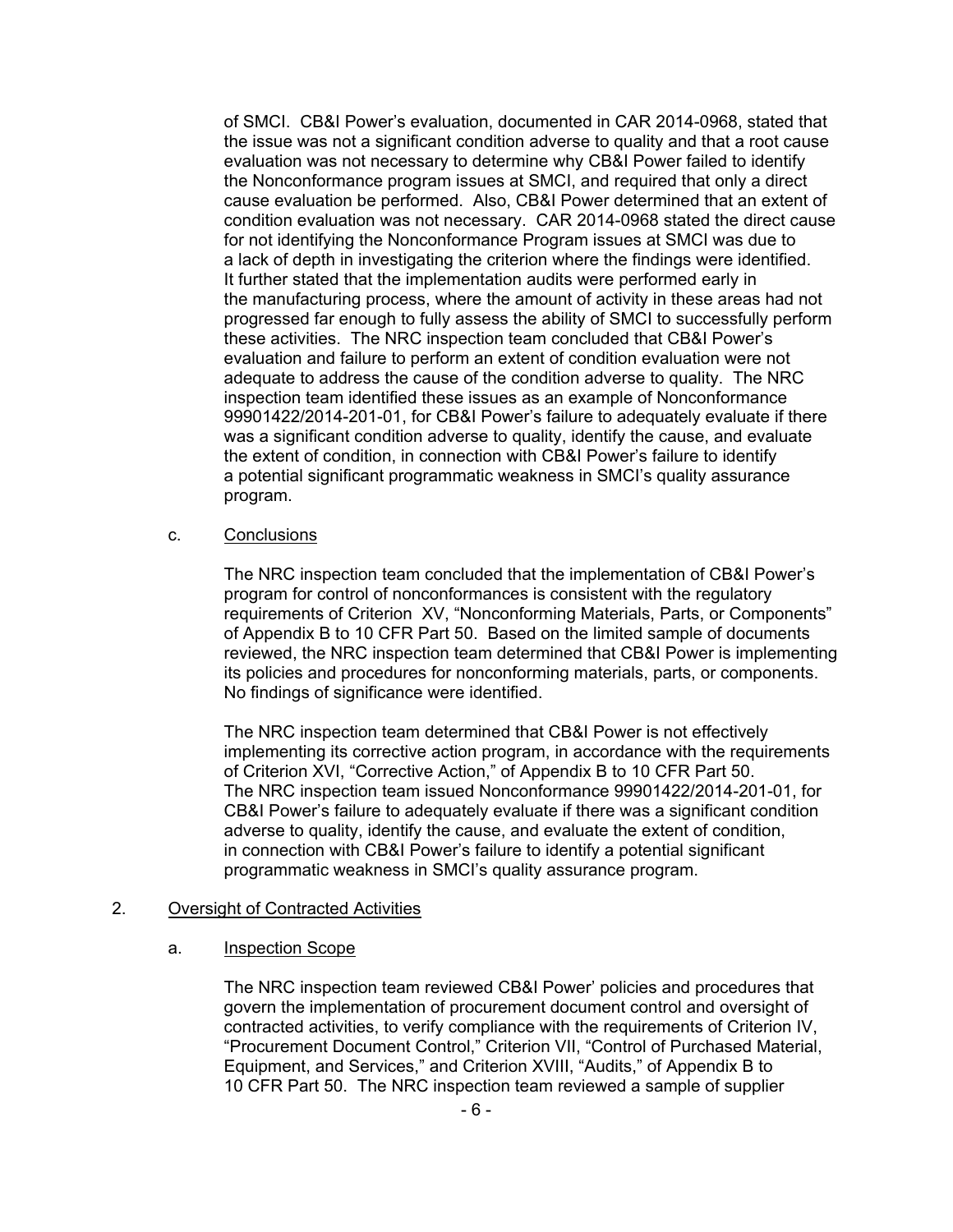(external) audits and surveillances to determine the adequacy of CB&I Power's performance of supplier oversight activities. The NRC inspection team also reviewed the disposition of audit and surveillance findings for adequacy. Further, the NRC inspection team reviewed a sample of procurement documents, to verify that the applicable quality requirements were appropriately included or referenced in CB&I Power's purchase orders. In addition, the inspection team discussed these programs with CB&I Power's management and technical staff.

The NRC inspection team also reviewed CB&I Power's process for evaluating supplier audits conducted by third-party organizations. These audits were performed by the Nuclear Industry Assessment Committee (NIAC) and Nuclear Procurement Issues Committee (NUPIC). The NRC inspection team reviewed CB&I Power's third-party audit evaluation implementing procedures Quality Assurance Directive (QAD) 7.17, "Supplier QA Program Evaluation," Revision 005, dated October 9, 2013; QAD 7.19, "Shaw Nuclear Use of Nuclear Industry Assessment Committee (NIAC) Member Audits," Revision 001, dated June 19, 2012; and QAD 7.21, "Shaw Nuclear Use of Third Party Audits," Revision O.1, dated May 8, 2013. The NRC inspection team reviewed a sample of third-party audit evaluations. The sample included: 1) A NUPIC audit of PCI Energy Services, which provides welding inspection, nondestructive examination (NDE) and machining services, and is a supplier of weld filler material; 2) A NIAC audit of Consolidated Power Supply – Engineered Product Division, which is a material organization, and provides engineering and fabrication services in accordance with the American Society of Mechanical Engineers (ASME) Section III; and 3) A NIAC audit of Global Quality Assurance, which provides auditing services. The NRC inspection team reviewed CB&I Power's completed audit evaluation forms and the associated audit reports of audits conducted by a third party. The results were verified against the information in CB&I Power's Quality Rating List (QRL).

The attachment to this inspection report lists the documents reviewed by the NRC inspection team.

#### b. Observations and Findings

#### b.1 CB&I Power's Oversight of Newport News Industrial Corporation

The NRC inspection team reviewed CB&I Power's oversight of Newport News Industrial Corporation (NNI). CB&I Power's Audit Report number V2013-30 dated July 12, 2013, identified fifteen audit findings, including two Level 1 findings (classified as having actual, or potentially significant, effect on a basic component or nuclear safety, or collective significant impact of lower level findings; also, potential significant conditions adverse to quality are classified as Level 1 findings), nine Level 2 findings, and four Level 3 findings. Based on the results of the audit, CB&I Power added five restrictions to the QRL for NNI, which were based on the findings identified during Audit V2013-30 and were intended to prevent NNI from shipping items until the stipulated conditions were satisfied. The restrictions required, in part, that NNI submit root cause evaluations to CB&I Power for the two Level 1 findings (Audit findings nos. V2013-30-01 and V2013-30-02), and resolve the two additional Level 2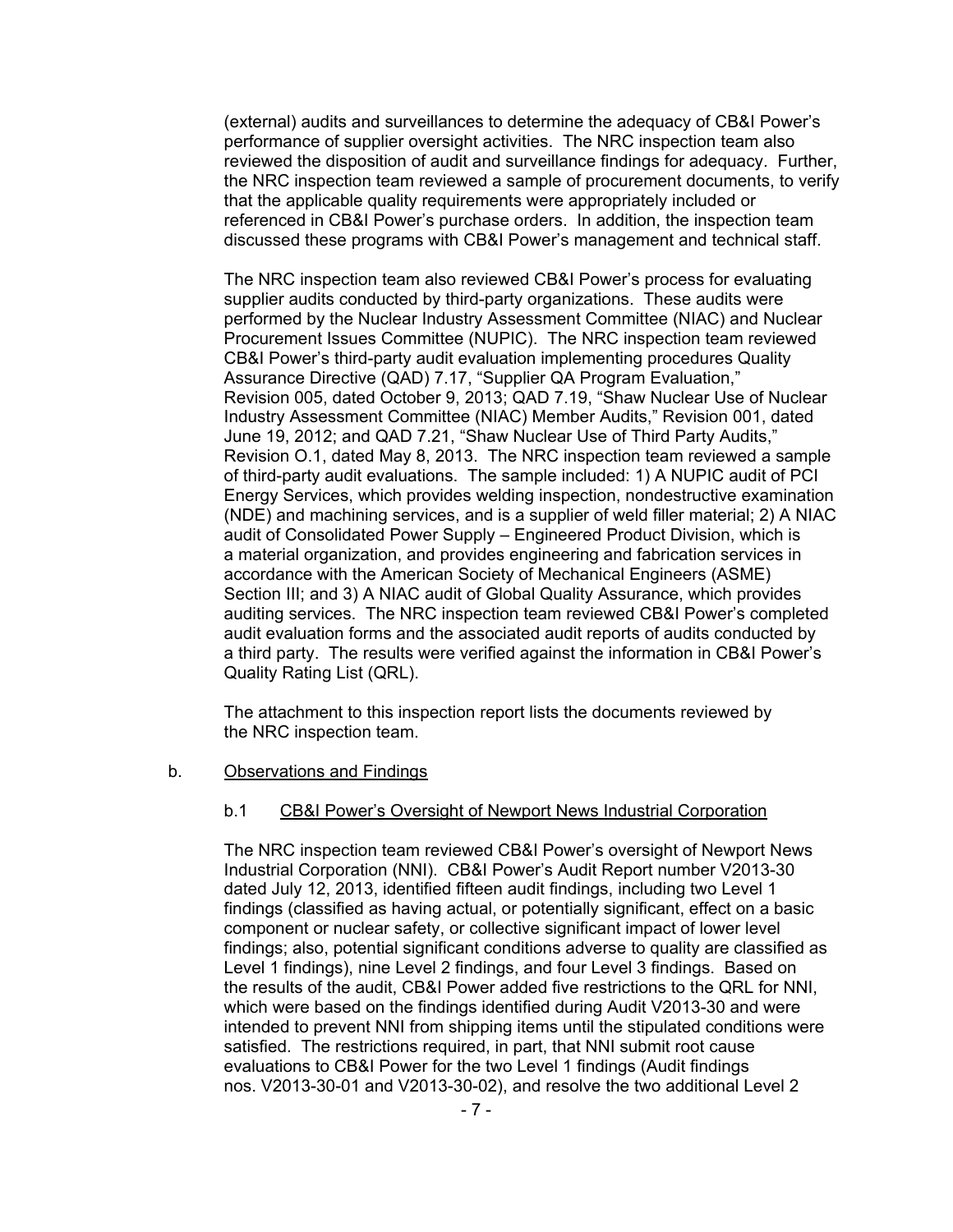findings (Audit findings nos. V2013-30-04 and V2013-30-10), identified during Audit V2013-30. The addition of the QRL restrictions for NNI was documented on a "QRL Add/Change Approval Form" dated July 31, 2013, and approved by the Supplier Quality Committee (SQC) on August 1, 2013. On August 7, 2013, CB&I Power issued Purchase Order Revision number 132175-D100.SB003, Revision 29 to NNI, to add the QRL restrictions for NNI.

In September 2013, CB&I Power conducted a surveillance at NNI, for the purpose of reviewing, assessing, and verifying corrective actions taken by NNI, to address the findings identified during Audit V2013-30. This surveillance was documented in Surveillance Report number VS2013-21, dated September 20, 2013. While resolution of several audit findings was verified as acceptable, the surveillance report stated that six of the fifteen audit findings remained open, as further verification was required to close those findings. The six open findings included Audit Findings nos. V2013-30-01, V2013-30-02, V2013-30-04, and V2013-30-10 that were the subject of the QRL restrictions placed on NNI by CB&I Power. It was further noted that the root cause evaluations required for the two Level 1 findings had not yet been completed by NNI, as of the time of CB&I Power surveillance VS2013-21.

Despite the implementation of the required corrective actions by NNI being incomplete and the verification thereof by CB&I Power still pending, on September 26, 2013, CB&I Power initiated the removal of QRL restrictions for NNI, which was documented on the "QRL Change Approval Form," which was approved by the SQC on October 1, 2013. CB&I Power subsequently issued Purchase Order Revision number 132175-D100.SB003, Revision 35 on October 15, 2013, to remove the QRL restrictions for NNI.

In December 2013, CB&I Power conducted another follow-up surveillance at NNI, for the purpose of reviewing, assessing, and verifying additional corrective actions that remained after the completion of surveillance VS2013-21. This surveillance was documented in Surveillance Report number VS2013-29, dated December 18, 2013. During this surveillance, CB&I auditors verified the completion of all remaining corrective actions and all audit findings were closed.

The NRC inspection team concluded that the removal of QRL restrictions for NNI, prior to CB&I Power verifying the completion of corrective action by the supplier, and subsequent revision of the Purchase Order to remove such restrictions, was not adequate to ensure effective control of quality of items and services supplied to CB&I Power by NNI. The NRC inspection team identified these issues as an example of Nonconformance 99901422/2014-201-02, for CB&I Power's failure to establish adequate measures to assess the effectiveness of control of quality by a contractor, as well as failure to establish measures to assure that applicable requirements which are necessary to assure adequate quality were suitably included or referenced in the documents for procurement of material, equipment, and services.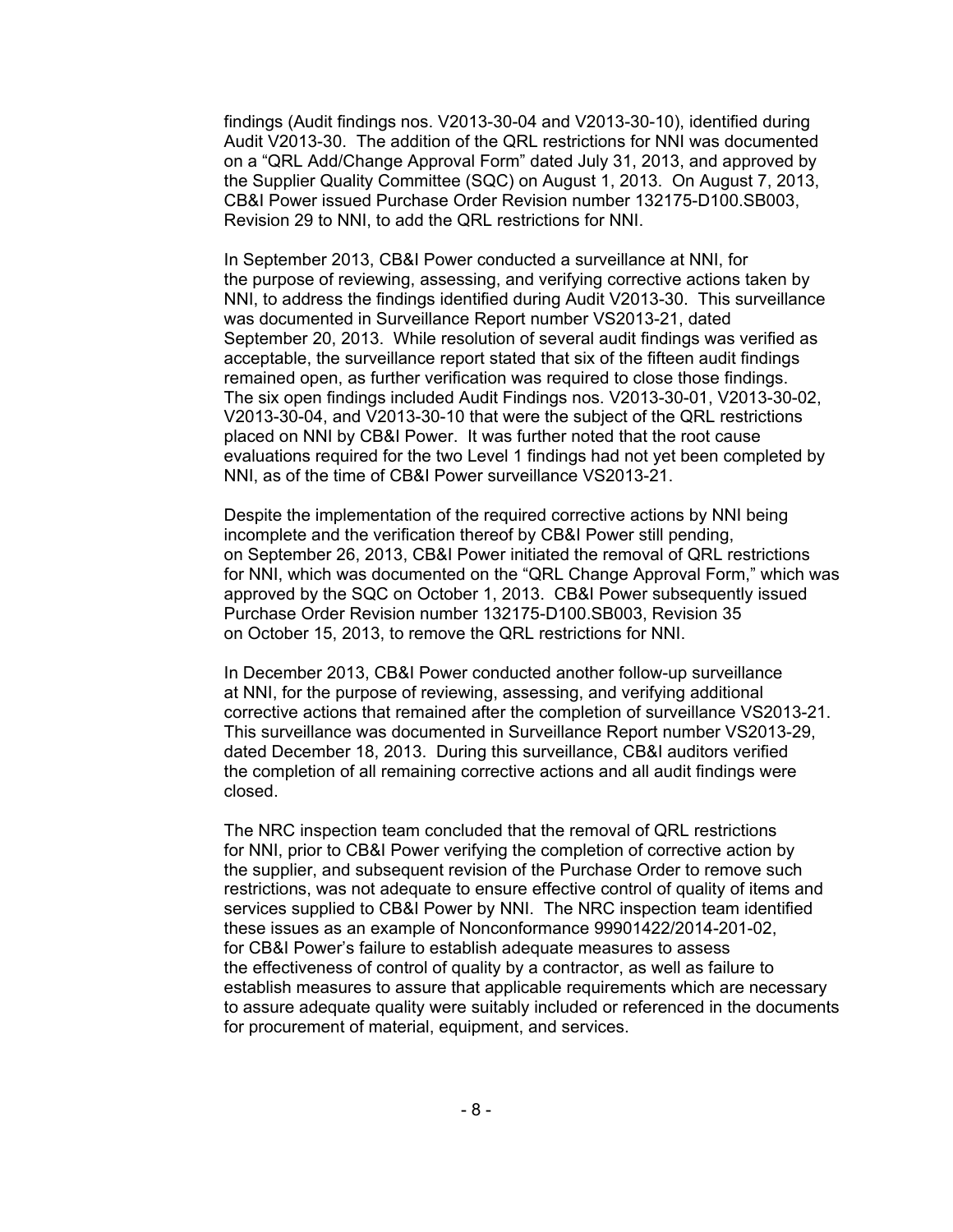# b.2 CB&I Power's oversight of Specialty Maintenance and Construction, Inc.

The NRC inspection team reviewed CB&I Power's oversight of SMCI. One finding was identified during the review, pertaining to CB&I Power's implementation of the corrective action program, in accordance with the requirements of Criterion XVI, "Corrective Action," of Appendix B to 10 CFR Part 50. The finding is described in Section 1 of this report.

## c. Conclusions

The NRC inspection team determined that CB&I Power is not effectively implementing its oversight of contracted activities in accordance with the requirements of Criterion VII, "Control of Purchased Material, Equipment, and Services," and Criterion IV, "Procurement Document Control," of Appendix B to 10 CFR Part 50. The NRC inspection team issued Nonconformance 99901422/2014-201-02, for CB&I Power's failure to verify the completion of corrective actions by its supplier, NNI, prior to lifting the QRL restrictions for that supplier and prior to issuing a revision to the Purchase Order that removed such restrictions. Additionally, CB&I Power failed to identify a potentially significant programmatic weakness in SMCI's Quality Assurance Program.

### 3. Training and Qualification of Audit Personnel

### a. Inspection Scope

The NRC inspection team reviewed CB&I Power's auditor qualification records and associated training program, to verify that CB&I Power was implementing training activities in a manner consistent with regulatory requirements and industry standards. The NRC inspection team reviewed the training and qualification process for CB&I Power's audit personnel responsible for oversight of suppliers, to verify conformance with the requirements of Criterion II, "Quality Assurance Program," of Appendix B to 10 CFR Part 50. In addition, the NRC inspection team reviewed supplier audit reports and the disposition of findings, as discussed in Sections 1 and 2 of this inspection report, to ensure adequate auditor implementation of the program.

The NRC inspection team verified that CB&I Power had a program and procedures in place for the qualification and training of audit personnel, and that the program and procedures are consistent with regulatory requirements. The program and procedures provide for the indoctrination and training of audit personnel, to ensure that suitable proficiency is achieved and maintained.

The NRC inspection team reviewed the training and qualification records of a sample of CB&I Power's auditors, to confirm that all required training had been completed and maintained, and that qualifications and certification were in accordance with CB&I Power's procedures. The NRC inspection team reviewed CB&I Power's QAD 02.13, "Qualification and Certification of Personnel Performing Quality Assurance Audits," Revision 001, dated June 20, 2013.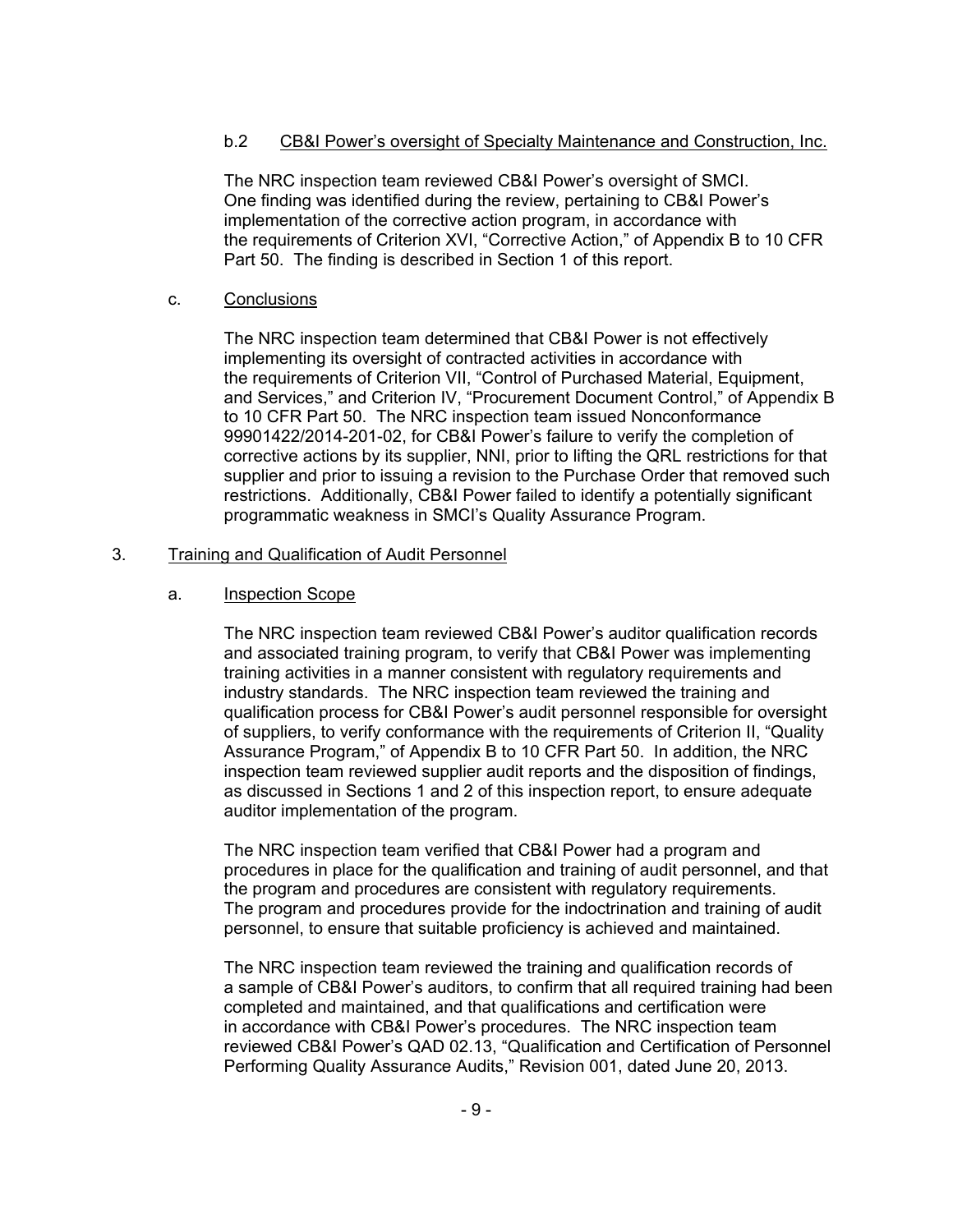The attachment to this inspection report lists the documents reviewed by the NRC inspection team.

b. Observations and Findings

No findings of significance were identified.

c. Conclusions

The NRC inspection team concluded that CB&I Power's program requirements for training and qualification of auditors are consistent with the regulatory requirements Criterion II, "Quality Assurance Program," of Appendix B to 10 CFR Part 50. Based on the sample of auditor qualifications reviewed, the NRC inspection team concluded that CB&I Power's auditor qualification procedures were being effectively implemented. No findings of significance were identified.

## 4. 10 CFR Part 21 Program

### a. Inspection Scope

The NRC inspection team reviewed CB&I Power's SWSQAP 1-74A, "Standard Nuclear Quality Assurance Program," dated June 1, 2009, and procedures that govern the implementation of 10 CFR Part 21 program, to determine compliance with the requirements of 10 CFR Part 21. Specifically, the NRC inspection team focused on Nuclear Quality Standard (QS) 16.03, "Identifying and Reporting Defects and Failures to Comply Under 10CFR21 and 10CFR50.55(e)," Revision 03.01, dated June 25, 2014. The NRC inspection team also reviewed the three CB&I Power procedures that feed into QS 16.03. The three procedures reviewed were QS 16.05, "Corrective Action Program," Revision 04.00, dated August 25, 2014; QS 15.01, "Nonconformance & Disposition Report," Revision 05.00, dated June 17, 2014; and QS 14.02, "Inspection Report System," Revision 01.00, dated June 12, 2014. The NRC inspection team reviewed a sample of CB&I Power's 10 CFR Part 21 evaluations from the last two years. The NRC inspection team discussed the 10 CFR Part 21 evaluation and reporting process with members of management and technical staff responsible for oversight of the 10 CFR Part 21 evaluation program.

The NRC inspection team noted that CB&I Power's 10 CFR Part 21 program was governed by QS 16.03, which is the process for the identification, evaluation, resolution, and reporting of potential 10 CFR Part 21 issues. QS 16.03 required that CB&I Power's personnel who have identified a deviation or failure to comply to document these conditions as CB&I Power's CARs, N&D reports, or inspection reports (IRs). These possible reportable conditions were documented on QA Form 16007, "Reportability Initial Evaluation." The appropriate evaluator was then assigned by QA and Engineering. After the evaluation was completed, it was reviewed by the Chief Mechanical Engineer (CME), Chief Licensing Engineer, and Discipline Chief Engineer, for approval. After approval, the CME was then responsible for tracking, disposition, and timely closure of the documented issues. Once issues were identified and documented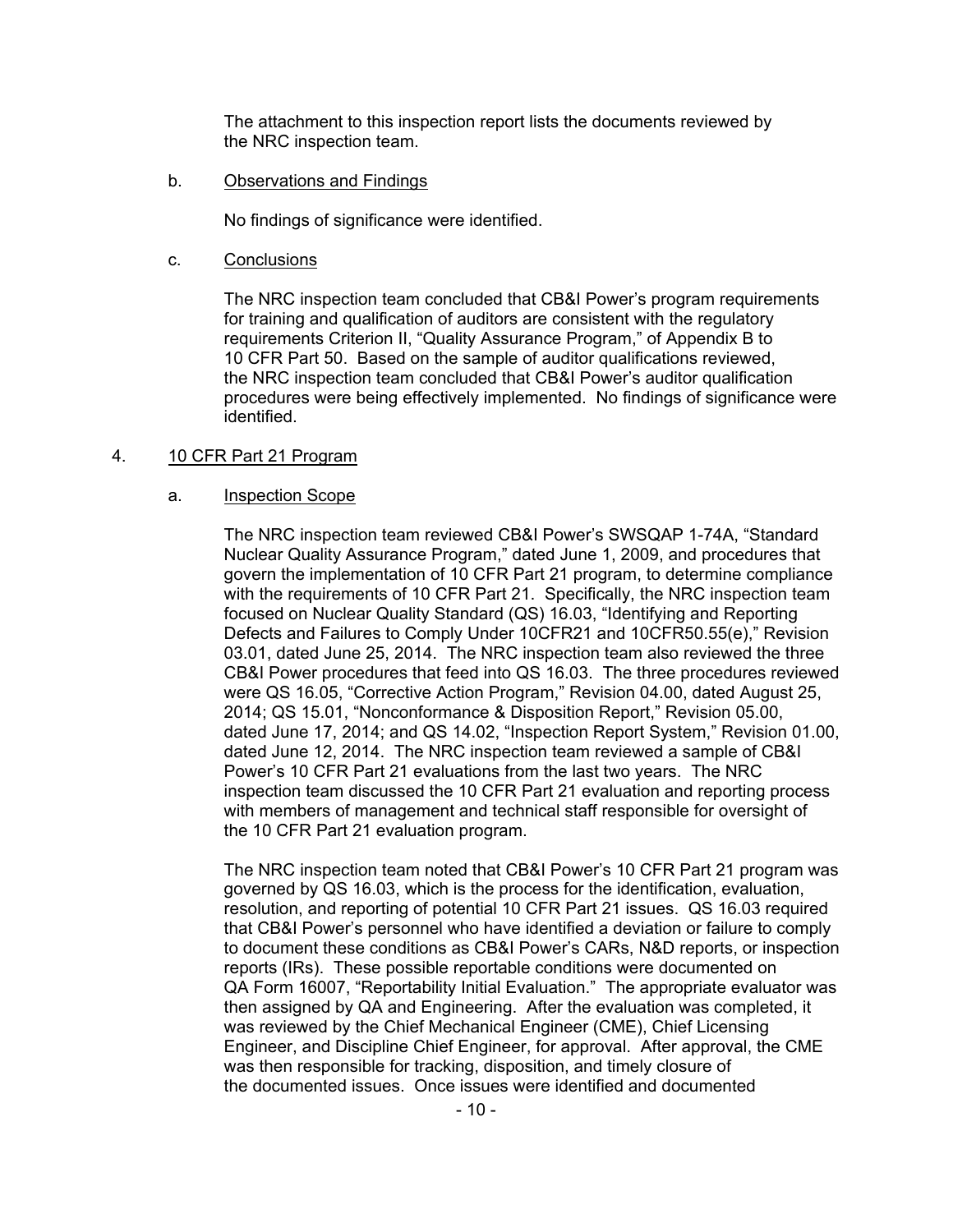in accordance with QS 16.03, the evaluated issues were appropriately addressed and dispositioned within 60 calendar days from the date of discovery.

The attachment to this inspection report lists the documents reviewed by the NRC inspection team.

### b. Observations and Findings

No findings of significance were identified.

### c. Conclusions

Based on the review of CB&I Power's 10 CFR Part 21 program, implementing procedures, and a sample of 10 CFR Part 21 evaluations, the NRC inspection team determined that CB&I Power's process met regulatory requirements. No findings of significance were identified.

### 5. Entrance and Exit Meetings

On September 9, 2014, the NRC inspection team discussed the scope of the inspection with Mr. Dennis Dreyfus, Vice President, Quality Assurance; Mr. David Jantosik, Senior Director, Nuclear Quality Assurance; and other CB&I Power management and technical staff. On September 12, 2014, the NRC inspection team presented the inspection results and observations during an exit meeting with Mr. Jantosik and other CB&I Power management and technical staff. The attachment to this report lists the attendees of the entrance and exit meetings.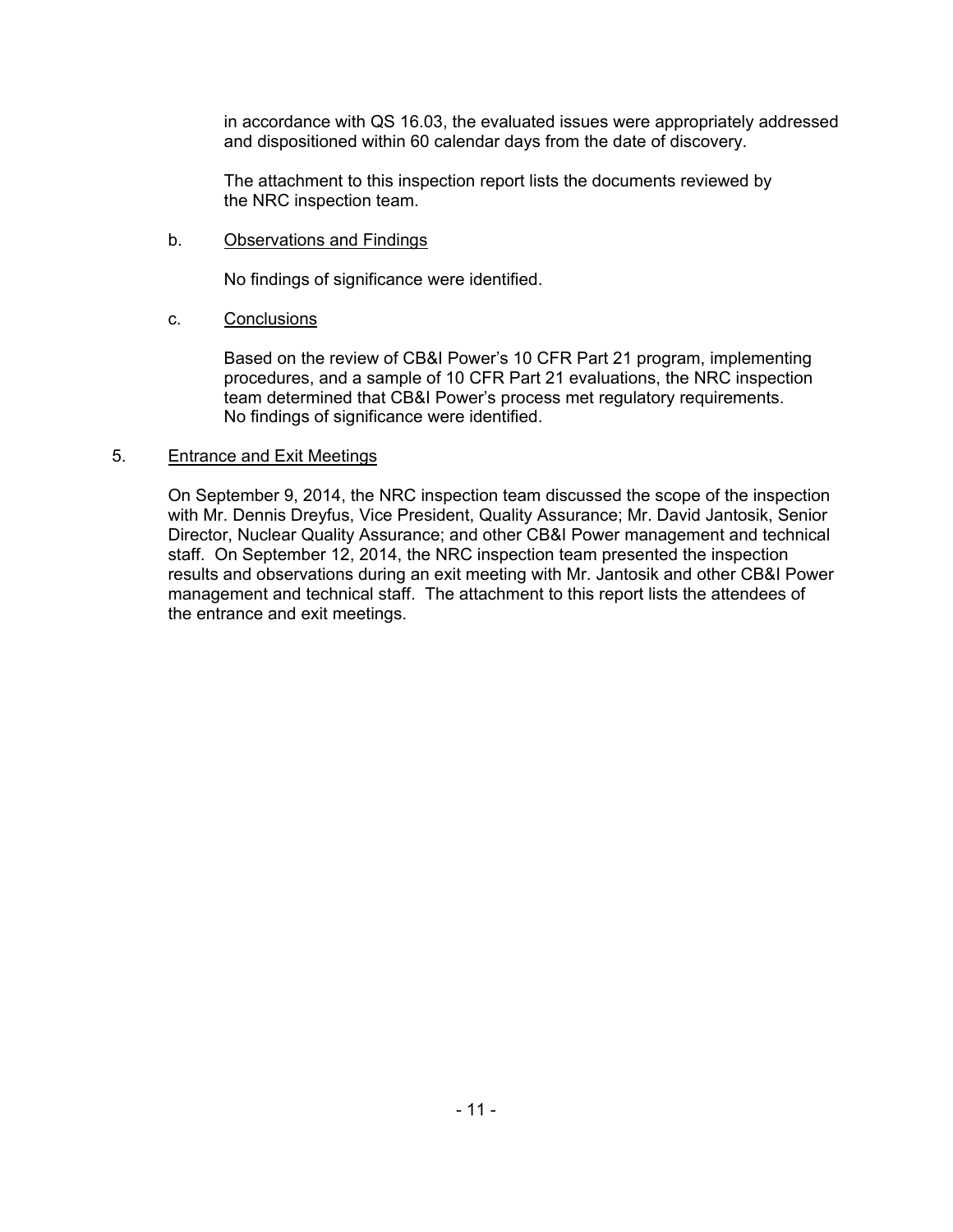# **ATTACHMENT**

# 1. ENTRANCE/EXIT MEETING ATTENDEES AND KEY POINTS OF CONTACT

| <b>Name</b>                  | <b>Title</b>                             | <b>Affiliation</b>    | <b>Entrance</b>         | <b>Exit</b>             | Interviewed             |
|------------------------------|------------------------------------------|-----------------------|-------------------------|-------------------------|-------------------------|
|                              | Vice President.                          | Chicago Bridge        |                         |                         |                         |
| Dennis Dreyfus               | <b>Quality Assurance</b>                 | and Iron Power        | X                       |                         |                         |
|                              |                                          | (CB&I Power)          |                         |                         |                         |
|                              | Senior Director,                         |                       |                         |                         |                         |
| David Jantosik               | <b>Nuclear Quality</b>                   | <b>CB&amp;I Power</b> | X                       | X                       | X                       |
|                              | Assurance                                |                       |                         |                         |                         |
| <b>Robert Otis</b>           | <b>Quality Manager</b>                   | <b>CB&amp;I Power</b> | X                       | $\frac{x}{x}$           |                         |
| <b>Patrick Sheldon</b>       | Director, Engineering                    | <b>CB&amp;I Power</b> | $\overline{\mathsf{x}}$ |                         |                         |
| <b>Kimberly Moore</b>        | <b>QA Specialist</b>                     | <b>CB&amp;I Power</b> | $\overline{\mathsf{x}}$ |                         | X                       |
| Marilyn Kavchak              | Nuclear Audit Manager,                   | <b>CB&amp;I Power</b> | X                       | X                       | X                       |
|                              | <b>Quality Assurance</b>                 |                       |                         |                         |                         |
| <b>Curtis Castell</b>        | Licensing Manager,                       | <b>CB&amp;I Power</b> | X                       | X                       | X                       |
|                              | <b>Regulatory Compliance</b>             |                       |                         |                         |                         |
| Shen Fong**                  | <b>Engineering Manager</b>               | <b>CB&amp;I Power</b> | X                       | X                       | X                       |
| Randy Vigor*                 | <b>Executive Director /</b>              | <b>CB&amp;I Power</b> | X                       | X                       |                         |
|                              | Manager of Projects                      |                       |                         |                         |                         |
| <b>Ed Brewer</b>             | QA Manager                               | <b>CB&amp;I Power</b> | X                       |                         |                         |
| Dennis Brown                 | Senior Project Engineer                  | <b>CB&amp;I Power</b> | $\overline{\mathsf{x}}$ |                         |                         |
| Fred Dykstra                 | <b>Senior Construction</b><br>Manager    | <b>CB&amp;I Power</b> | X                       |                         |                         |
| Jeff Beebe                   | QA Manager                               | <b>CB&amp;I Power</b> | X                       | X                       |                         |
| <b>Ronald Stevens</b>        | Director, Licensing                      | <b>CB&amp;I Power</b> | $\overline{\mathsf{x}}$ |                         |                         |
| <b>Tamer Rezk</b>            | <b>Quality Manager</b>                   | <b>CB&amp;I Power</b> |                         | X                       | X                       |
| Deborah                      | Vice President,                          |                       |                         |                         |                         |
| Gustafson                    | Engineering                              | <b>CB&amp;I Power</b> | X                       |                         |                         |
| Michael Hadsel               | Director, Procurement                    | <b>CB&amp;I Power</b> | X                       |                         |                         |
| Steven                       |                                          | <b>CB&amp;I Power</b> | X                       | X                       |                         |
| Courtney**                   | <b>Business Line Manager</b>             |                       |                         |                         |                         |
| James DeAngelis              | <b>Nuclear Procurement</b><br>QA Manager | <b>CB&amp;I Power</b> | X                       | X                       | X                       |
| Michael Kanavy               | <b>Engineering Manager</b>               | <b>CB&amp;I Power</b> |                         | $\mathsf{X}$            |                         |
|                              | Vice President,                          |                       |                         |                         |                         |
| Michael                      | Licensing and                            | <b>CB&amp;I Power</b> | X                       |                         |                         |
| Annacone                     | <b>Regulatory Compliance</b>             |                       |                         |                         |                         |
| Ann Miller*                  | <b>QA Surveillance</b>                   | <b>CB&amp;I Power</b> |                         |                         |                         |
|                              | Supervisor                               |                       | X                       |                         |                         |
| Darrell Fujiyoshi*           | Licensing Lead                           | <b>CB&amp;I Power</b> | X                       |                         |                         |
|                              | Engineer, Vogtle                         |                       |                         |                         |                         |
| Ricky Crews*                 | QA Manager                               | <b>CB&amp;I Power</b> | X                       |                         |                         |
| Buck Blum*                   | Director, Procurement                    | <b>CB&amp;I Power</b> | X                       |                         |                         |
| Rebecca Lively               | <b>QA Specialist</b>                     | <b>CB&amp;I Power</b> |                         |                         | X                       |
| Tanya Blyther                | <b>QA Specialist</b>                     | <b>CB&amp;I Power</b> |                         |                         | $\overline{\mathsf{x}}$ |
| <b>Paul Prescott</b>         | <b>Team Leader</b>                       | NRC/NRO               | X                       | X                       |                         |
| Aaron Armstrong<br>Inspector |                                          | NRC/NRO               | $\overline{\mathsf{x}}$ | $\overline{\mathsf{x}}$ |                         |
| Victoria Huckabay            | Inspector                                | NRC/NRO               | $\overline{X}$          | $\overline{\mathsf{X}}$ |                         |
| Jonathan                     | Inspector                                | NRC/NRO               | X                       | X                       |                         |
| Ortega-Luciano               |                                          |                       |                         |                         |                         |

**\*Participated by teleconference** 

**\*\*Participated in exit meeting by teleconference**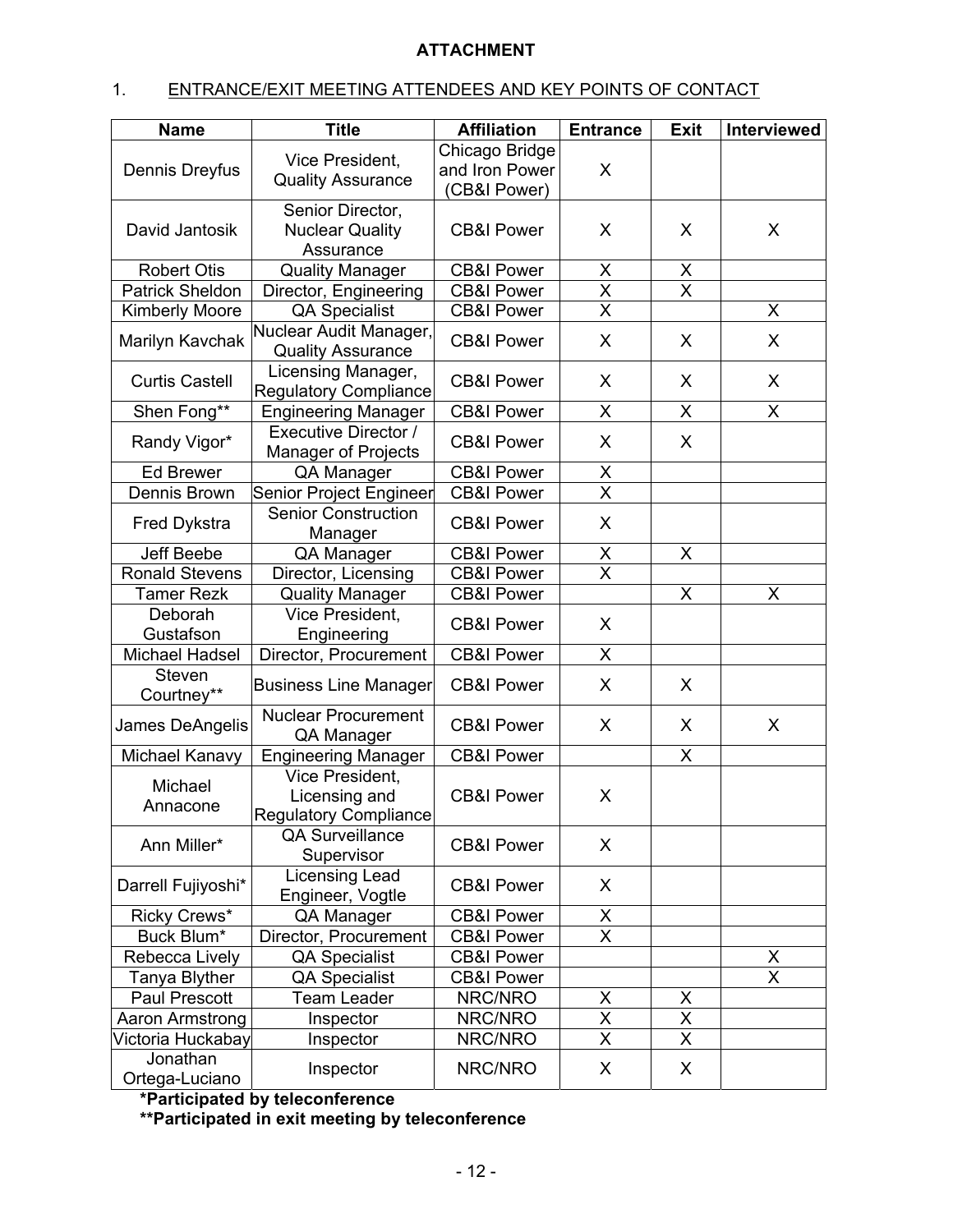# 2. INSPECTION PROCEDURES USED

Inspection Procedure (IP) 36100, "Inspection of 10 CFR Part 21 and Programs for Reporting Defects and Noncompliance," dated February 13, 2012.

IP 43002, "Routine Inspections of Nuclear Vendors," dated July 15, 2013.

# 3. LIST OF ITEMS OPENED, CLOSED, AND DISCUSSED

| <b>Item Number</b>   | <b>Status</b> | Гуре       | <b>Description</b>   | <b>Applicable</b><br><b>ITAAC</b> |
|----------------------|---------------|------------|----------------------|-----------------------------------|
| 99901422/2014-201-01 | Opened        | <b>NON</b> | <b>Criterion XVI</b> | N/A                               |
| 99901422/2014-201-02 | Opened        | <b>NON</b> | Criteria IV and VII  | N/A                               |

# 4. DOCUMENTS REVIEWED

### Policies and Procedures

- 1. Shaw Standard Nuclear Quality Assurance Program SWSQAP 1-74A, 2000 Edition, Revision B, dated June 1, 2009
- 2. Nuclear Quality Standard QS 4.3, "Office Procurement and Subcontracting and Selection of Suppliers," Revision 002, dated February 28, 2013
- 3. QS 04.03, "Office Procurement and Subcontracting and Selection of Suppliers," Revision 03.00, dated May 30, 2014
- 4. QS 07.08, "Supplier's Documentation Review," Revision F, dated May 19, 2011
- 5. QS 14.02, "Inspection Report System," Revision 01.00, dated June 12, 2014
- 6. QS 15.01, "Nonconformance & Disposition Report," Revision 05.00, dated June 17, 2014
- 7. QS 15.03, "Risk Release of UNSAT/Nonconforming Material/Equipment," Revision 01.00, dated July 10, 2014
- 8. QS 16.01, "Problem Report System," Revision G, dated April 18, 2011
- 9. QS 16.03, "Identifying and Reporting Defects and Failures to Comply Under 10CFR21 and 10CFR50.55(e)," Revision 03.01, dated June 25, 2014
- 10. QS 16.05, "Corrective Action Program," Revision 04.00, dated August 25, 2014
- 11. QS 16.06, "Causal Analysis," Revision A, dated November 6, 2008
- 12. QS 18.1, "Quality Audit Program," Revision 001, dated June 18, 2012
- 13. QS 18.01, "Quality Audit Program," Revision 02.01, dated March 7, 2014
- 14. Nuclear Quality Assurance Directive QAD 02.13, "Qualification and Certification of Personnel Performing Quality Assurance Audits," Revision 001, dated June 20, 2013
- 15. QAD 04.04, "QA Program Requirements for the Procurement of QA/QC Services," Revision 01.01, dated February 19, 2014
- 16. QAD 7.3, "Procurement Quality Assurance Supplier Oversight Program," Revision 001, dated June 27, 2012
- 17. QAD 07.17, "Supplier QA Program Evaluation," Revision 004, dated February 27, 2013
- 18. QAD 07.17, "Supplier QA Program Evaluation," Revision 005, dated October 9, 2013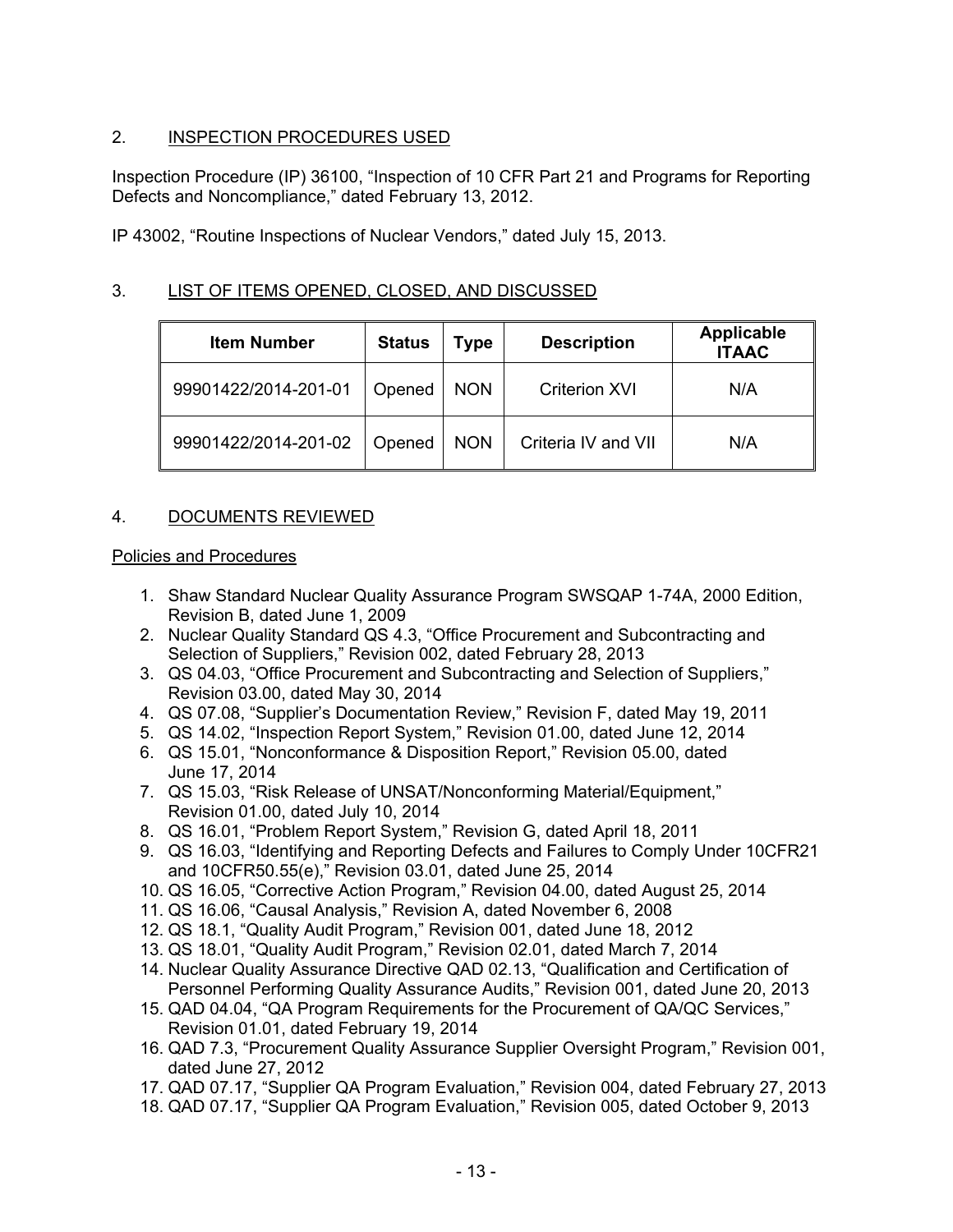- 19. QAD 7.19, "Shaw Nuclear Use of Nuclear Industry Assessment Committee (NIAC) Member Audits," Revision 001, dated June 19, 2012
- 20. QAD 7.21, "Shaw Nuclear Use of Third Party Audits," Revision O.1, dated May 8, 2013
- 21. QAD 18.01, "Quality Assurance Audits," Revision 002, dated February 27, 2013
- 22. QAD 18.01, "Quality Assurance Audits," Revision 003, dated August 29, 2013
- 23. QAD 18.01, "Quality Assurance Audits," Revision 04.00, dated March 7, 2014
- 24. QAD 18.13, "Quality Assurance Supplier Surveillances," Revision 000, dated February 19, 2013
- 25. QAD 18.13, "Quality Assurance Supplier Surveillances," Revision 01.00, dated February 3, 2014

# QA Forms

- 1. QA Form 02031, "Record of Auditor Qualification," Revision 001
- 2. QA Form 04002, "QRL Supplier / Subcontractor Status Change Notification," Revision 00
- 3. QA Form 07001, "Type "B" Inspection Report," Revision 002
- 4. QA Form 07002, "Notice of Unsatisfactory Conditions (UNSATs)," Revision 002
- 5. QA Form 07007, "QRL Change Approval Form," Revision 000
- 6. QA Form 07008, "Quality Assurance Manual Review QA Category I," Revision 000
- 7. QA Form 16005, "Initiation / Review / Evaluation Form (10CFR21 / 10CFR50.55(e))," Revision 002
- 8. QA Form 16007, "Reportability Initial Evaluation," Revision 01
- 9. QA Form 14001, "Type "A" Inspection Report," Revision 01
- 10. QA Form 15004, "Significance Review Screening," Revision 003
- 11. QA Form 18004, "Completed Audit Plan Checklist Approval," Revision 000
- 12. QA Form 18004, "Completed Audit Plan Checklist Approval," Revision 001
- 13. QA Form 18005, "Audit Team Briefing," Revision 003
- 14. QA Form 18010, "NIAC Audit Evaluation," Revision 001
- 15. QA Form 18011, "Surveillance Report," Revision 002
- 16. QA Form 18012, "Audit Plan Checklist Supplier," Revision 000
- 17. QA Form 18012, "Audit Plan Checklist Supplier," Revision 01
- 18. QA Form 18013, "Audit Plan Checklist," Revision 002

#### Training Records and Associated Documents

- 1. QA Form 02031, "Record of Auditor Qualification," for Margaret Ballard
- 2. QA Form 02031, "Record of Auditor Qualification," for Daniel Capouellez
- 3. QA Form 02031, "Record of Auditor Qualification," for Michael Hedden
- 4. QA Form 02031, "Record of Auditor Qualification," for Michael Huss
- 5. QA Form 02031, "Record of Auditor Qualification," for Robert O'Leary

#### Procurement Documents

- 1. CB&I Requisition for Purchase Order Revision, JO/WO No. J132175, Requisition Number 132175-D100.SB003, Revision 30, updating QRL restrictions for Newport News Industrial Corporation (NNI), dated August 6, 2013
- 2. CB&I Purchase Order Revision No. 132175-D100.SB003, Revision 29, to NNI, adding QRL restrictions, dated August 7, 2013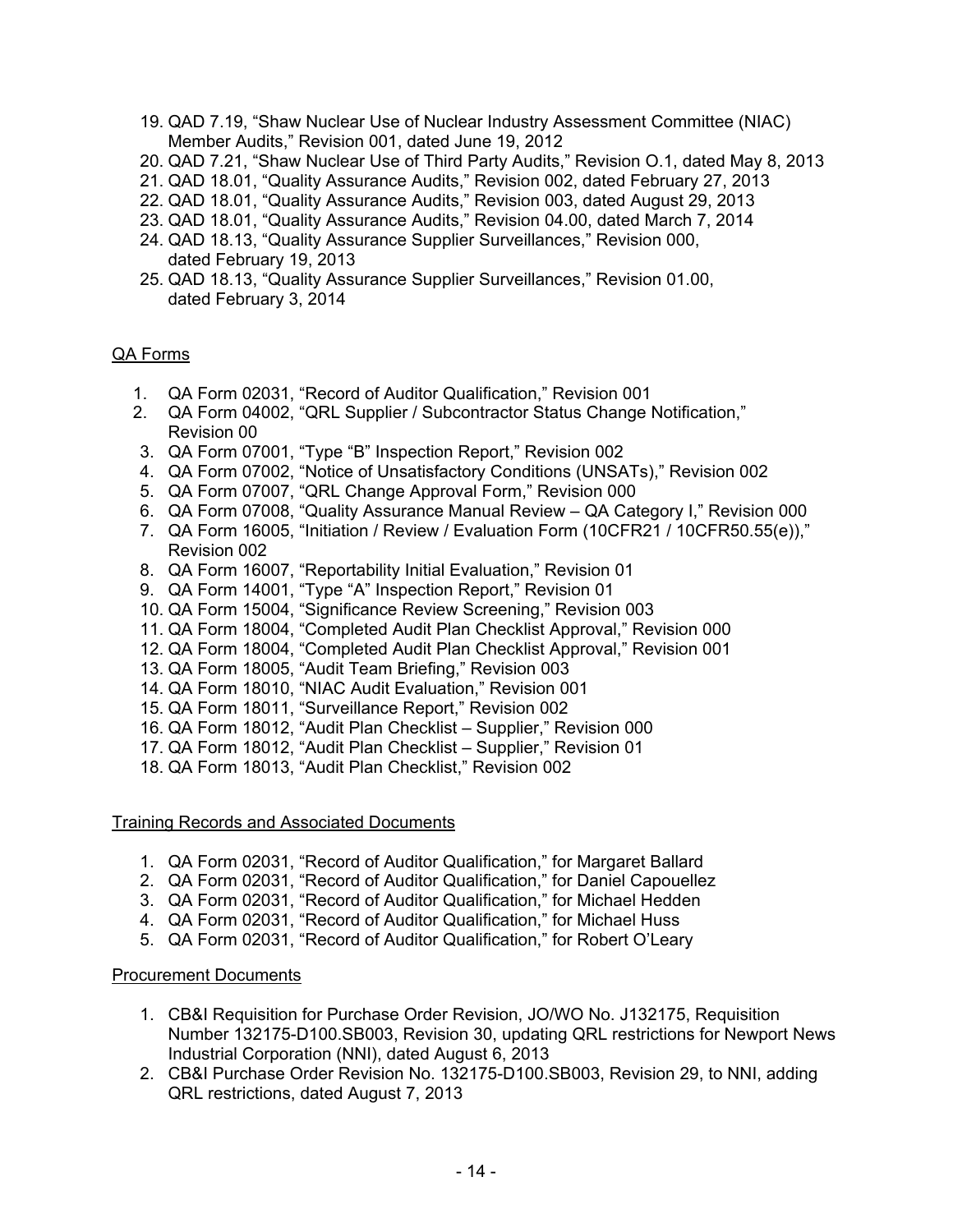- 3. CB&I Requisition for Purchase Order Revision, JO/WO No. J132175, Requisition Number 132175-D100.SB003, Revision 36, removing QRL restrictions for NNI, dated October 10, 2013
- 4. CB&I Purchase Order Revision No. 132175-D100.SB003, Revision 35, to NNI, removing QRL restrictions, dated October 15, 2013
- 5. CB&I Purchase Order Revision No. 132175-D100.CA006, Revision 6, to Specialty Maintenance and Construction, Inc. (SMCI), adding QRL restrictions, dated June 11, 2014

# Supplier Audit Reports and Associated Documents

- 1. QA Form 18010, "NIAC Audit Evaluation," Revision 001, for Global Quality Assurance and Consolidated Power Supply – Engineered Products Division, conducted on January 13 - 14, 2011
- 2. QA Form 18010, "NIAC Audit Evaluation," Revision 001, for NIAC Audit of Consolidated Power Supply – Engineered Products Division, NIAC Audit Number 17145, conducted on May 15 – 17, 2012
- 3. NUPIC Audit of PCI Energy Services, Lake Bluff, IL, NUPIC Audit Number 23752, conducted on March 3 – 7, 2014
- 4. Shaw Nuclear Services Audit Report No. V2012-22 of Cives Steel Company, dated July 21, 2012
- 5. QA Form 18004, "Completed Audit Plan Checklist Approval," Revision 000, completed for Audit No. V2013-03, "Audit of Shaw Modular Solutions – Lake Charles, LA," dated April 8, 2013
- 6. Shaw Nuclear Services Quality Assurance audit of Shaw Modular Solutions / CB&I Lake Charles, Audit Report No. V2013-03, dated March 29, 2013
- 7. Audit Report No. V2013-28 of Cives Steel Company, dated February 26, 2013
- 8. CB&I Power Quality Assurance Notification of Close-Out of Audit V2013-28 (February 4 – 72013) and Surveillance VS2013-017 (April 3 – 5, 2013) Conducted of Cives Steel Company – Fabrication Facility in Thomasville, GA, dated June 7, 2013
- 9. Audit Team Briefing for Audit No. V2013-03 of Shaw Modular Solutions, dated February 21-22, 2013
- 10. CB&I Nuclear Quality Assurance Audit Report No. V2013-30 of Newport News Industrial Corporation (NNI), dated July 12, 2013
- 11. CB&I Nuclear Qualification Assurance Audit of Newport News Industrial Corporation (NNI), Audit No. V2013-30\*, dated May 30, 2013
- 12. CB&I Nuclear Quality Assurance Audit Plan Scope for Audit No. V2013-30 of NNI, dated June 3, 2013
- 13. QA Form 18005, "Audit Team Briefing," Revision 003, completed for Audit No. V2013-30 of NNI, dated June 17, 2013
- 14. QA Form 18012, "Audit Plan Checklist Supplier," completed for Audit No. V2013-30 of NNI, Revision 000, dated June 24 – 27, 2013
- 15. Closure of NNI Audit No. V2013-30, June 24 27, 2013, letter dated December 19, 2013
- 16. Audit Report No. V2013-33 of Specialty Maintenance and Construction, Inc. (SMCI), dated November 2, 2013
- 17. Audit Team Briefing for Audit No. V2013-33 of SMCI, dated October 3, 2013
- 18. Audit Report No. V2013-36 of SMCI, dated July 10, 2013
- 19. Audit Team Briefing for Audit No. V2013-36 of SMCI, dated June 13, 2013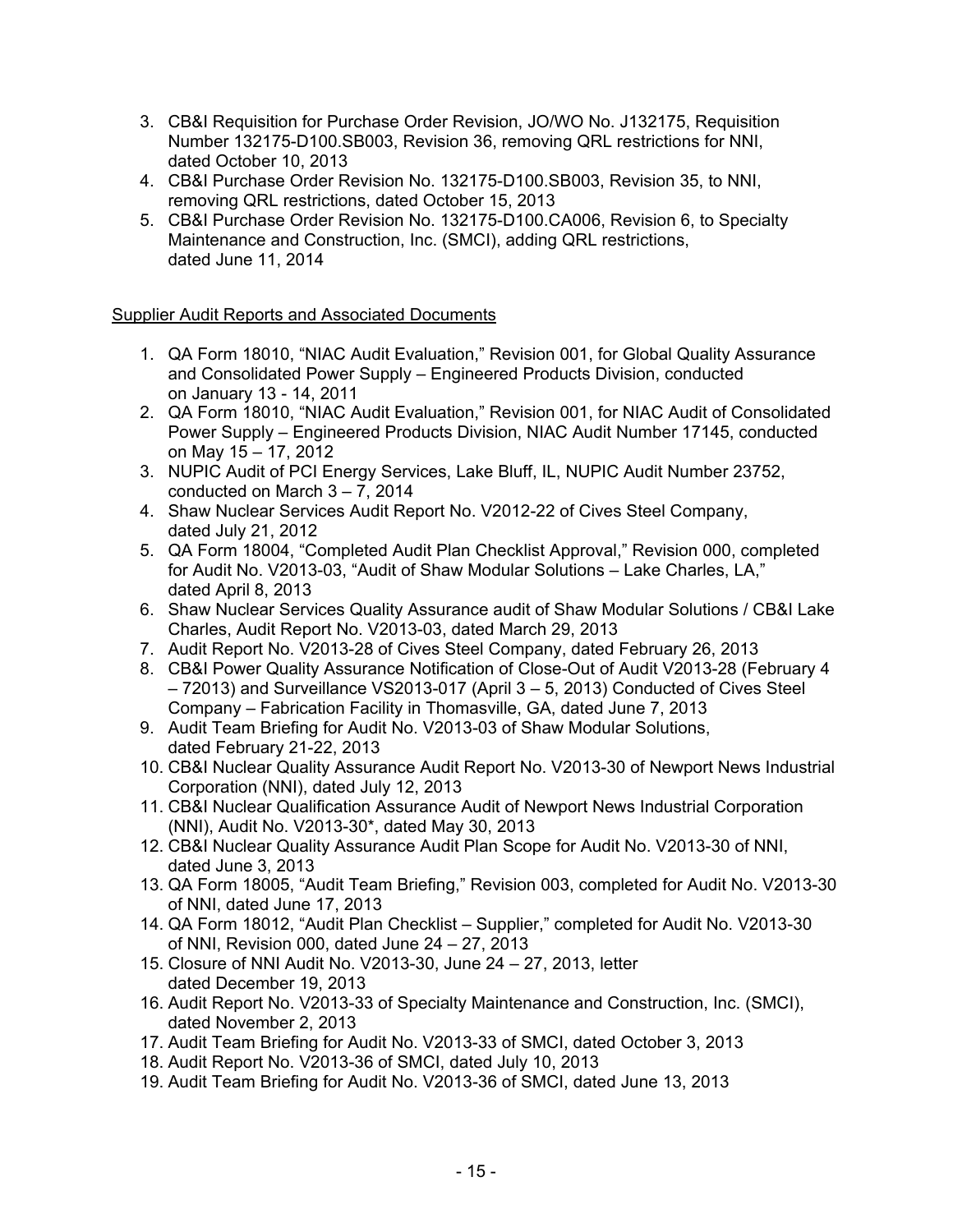- 20. CB&I Nuclear Quality Assurance Audit Report, Audit No. V2014-33 of CB&I Lake Charles, dated July 7, 2014
- 21. CB&I Quality Assurance Audit of the Corrective Action Program at CB&I Lake Charles, LA, Audit No. V2013-49, dated December 10, 2013

*\*Note: The title of the document incorrectly references Audit No. V2013-02 instead of V2013-30.* 

# Supplier Surveillance Reports and Associated Documents

- 1. CB&I Power Quality Assurance Surveillance Report No. VS2013-008, of Cives Steel Company, dated August 9, 2013
- 2. QA Form 18011, "Surveillance Report," Revision 002, completed for Surveillance Report No. VS-2013-011, of Cives Steel Company, dated November 26, 2013
- 3. CB&I Power Quality Assurance Surveillance Report No. VS2013-017, of Cives Steel Company, dated May 3, 2013
- 4. QA Form 18011, "Surveillance Report," Revision 002, completed for Surveillance Report No. VS2013-021, of Newport News Industrial (NNI), dated September 20, 2013
- 5. Surveillance Report No. VS2013-029, of Newport News Industrial Corporation (NNI), dated December 18, 2013
- 6. QA Form 18011, "Surveillance Report," Revision 002, completed for Surveillance Report No. VS-2014-01, "Audit Finding Status – CB&I Power Audit V2013-03," of CB&I Lake Charles (LC), dated January 27, 2014
- 7. QA Form 18011, "Surveillance Report," Revision 002, completed for Surveillance Report No. VS-2014-11, of Specialty Maintenance and Construction, Inc. (SMCI), dated February 26, 2014
- 8. QA Form 18011, "Surveillance Report," Revision 002, Surveillance Report No. VS-2014-24, "Quarterly Surveillance at NNI VS-2014-24, located in Newport News, VA," dated April 9, 2014
- 9. CB&I Surveillance Checklist for Surveillance VS-2014-24, of NNI, dated April 8, 2014
- 10. QA Form 18011, "Surveillance Report," Revision 002, completed for Surveillance Report No. VS-2014-26, of SMCI, dated June 5, 2014
- 11. CB&I Power Quality Assurance Surveillance Finding Response Evaluation, Specialty Maintenance and Construction, Inc. (SMCI) – Surveillance No. VS-2014-26: Updated Status, dated August 14, 2014
- 12. CB&I Power Quality Assurance Surveillance Finding Response Evaluation, Specialty Maintenance and Construction, Inc. (SMCI) – Surveillance No. VS-2014-26, Updated Status, dated September 1, 2014
- 13. QA Form 18011, "Surveillance Report," Revision 002, completed for Surveillance Report No. VS-2014-38, of Cives Steel Company, dated June 17, 2014
- 14. QA Form 18011, "Surveillance Report," Revision 002, completed for Surveillance Report No. VS-2014-39, of NNI, dated July 22, 2014
- 15. QA Form 18012, "Surveillance Plan Checklist Supplier," Revision 000, completed for Surveillance No. VS-2014-39 of NNI, dated June 16, 2014
- 16. QA Form 18011, "Surveillance Report," Revision 002, Surveillance Report No. VS-2014-45, "Audit Finding Status – CB&I Power Audit V2014-33," of CB&I Lake Charles (LC), dated January 27, 2014
- 17. QA Form 18011, "Surveillance Report," Revision 002, completed for Surveillance Report No. VS-2014-98, of SMCI, dated August 4, 2014
- 18. CB&I Power Quality Assurance Follow-up Visit SMCI Lakeland, FL, dated September 11, 2014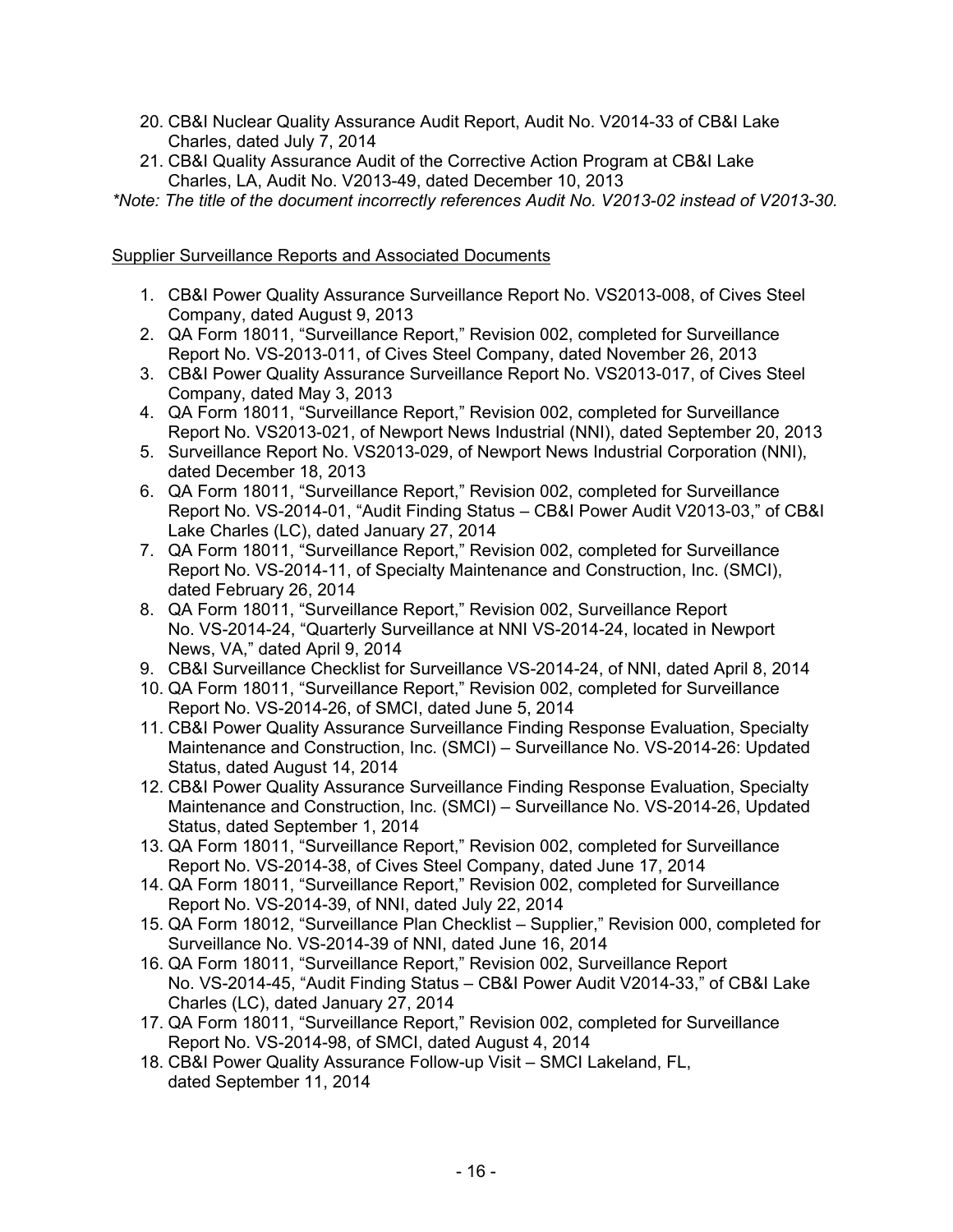# Other Supplier Oversight Documents

- 1. CB&I Power Quality Rating List, Revision 1014, dated September 5, 2014
- 2. CB&I Nuclear Oversight Schedule 2014, Revision 16, dated September 3, 2014
- 3. QA Form 07007, "QRL Change Approval Form," Revision 000, documenting addition of restrictions for Vendor Number 13-018, Specialty Maintenance and Construction, Inc. (SMCI), dated May 29, 2014
- 4. QA Form 04002, "QRL Supplier / Subcontractor Status Change Notification," Revision 00, documenting the change in QRL restrictions for QRL Supplier Number 13-018, Specialty Maintenance and Construction, Inc. (SMCI), dated July 31, 2014
- 5. QA Form 07007, "QRL Change Approval Form," Revision 000, documenting removal of a QRL restriction for Vendor Number 13-018, SMCI, dated July 31, 2014
- 6. QA Form 04002, "QRL Supplier / Subcontractor Status Change Notification," Revision 00, documenting QRL status change for QRL Supplier Number 13-018, Specialty Maintenance and Construction, Inc. (SMCI), dated September 5, 2014
- 7. QA Form 07007, "QRL Change Approval Form," Revision 000, documenting removal of QRL restrictions for Vendor Number 13-018, SMCI, dated September 5, 2014 (approved on September 10, 2014)
- 8. QRL Add/Change Approval Form for Vendor No. 11-058, Newport News Industrial Corporation (NNI), dated July 31, 2013 (approved on August 1, 2013)
- 9. QRL Add/Change Approval Form for Vendor No. 11-058, Newport News Industrial Corporation (NNI), dated September 26, 2013 (approved on October 1, 2013)
- 10. QA Form 04002, "QRL Supplier / Subcontractor Status Change Notification," Revision 00, documenting QRL status change for QRL Supplier Number 13-051, Oregon Iron Works, dated September 4, 2014
- 11. QA Form 07007, "QRL Change Approval Form," Revision 000, documenting addition of restrictions for Vendor Number 13-051, Oregon Iron Works, dated September 3, 2014 (approved on September 4, 2014)
- 12. QA Form 07007, "QRL Change Approval Form," Revision 000, for PCI Energy Services, dated October 9, 2013
- 13. "eCAR Updates/Findings; CARs/Findings 2013" spreadsheet, dated September 10, 2014
- 14. "eCAR Updates/Findings; CARs/Findings 2014" spreadsheet, dated September 10, 2014
- 15. Supplier Quality Committee [SQC] Charter, CB&I Nuclear, Charlotte, NC, dated August 11, 2014
- 16. Supplier Quality Committee Scorecards and Trends, dated June 2014
- 17. Supplier Quality Committee Scorecards and Trends, dated July 2014
- 18. CB&I SQC Metrics, dated June 2014
- 19. CB&I SQC Metrics, dated July 2014
- 20. CB&I spreadsheet summarizing total findings from audits / surveillances per each Criteria, for selected suppliers, dated August 18, 2014

Quality Assurance Inspection Reports

- 1. Quality Assurance Inspection Report Type A No. Q445-011-14-0389
- 2. Quality Assurance Inspection Report Type A No. Q445-011-14-0398
- 3. Quality Assurance Inspection Report Type A No. Q445-011-14-0510
- 4. Type "B" Inspection Report No. 132175-D100.SB003-405-004-105
- 5. Type "B" Inspection Report No. 132175-D100.CA006-502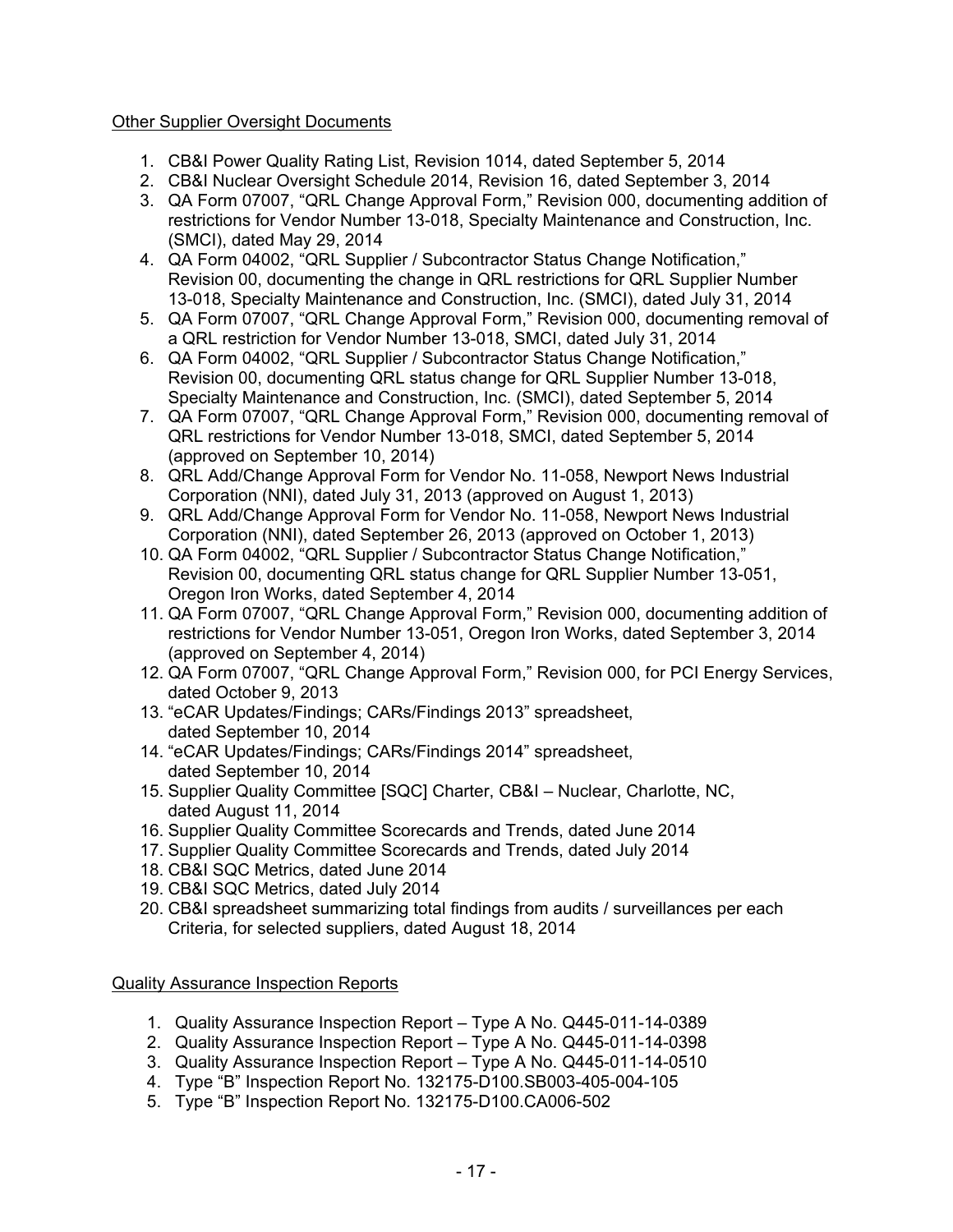- 6. Type "B" Inspection Report No. 132175-D100.CA007-038-4
- 7. Type "B" Inspection Report No. 132176-D100.CA011-405-004-002
- 8. Type "B" Inspection Report No. 132175-D100-405-004-105

#### Nonconformance & Disposition Reports

- 1. APP-1208-GNR-850084 (APP-SCN-140512) Significance Screening Review
- 2. Nonconformance & Disposition Report (N&D) No. APP-1208-GNR-850084
- 3. N&D Report No. APP-CA03-GNR-85085
- 4. N&D Report No. VS2-SS01-GNR-000083
- 5. N&D Report No. VS2-CE01-GNR-000044
- 6. N&D Report No. VS2-CA20-GNR-000178
- 7. N&D Report No. VS3-CE01-GNR-000016
- 8. N&D Report No. APP-1208-GNR-850105
- 9. N&D Report No. APP-CA01-GNR-850280
- 10. N&D Report No. SV3-CE01-GNR-000010
- 11. N&D Report No. SV3-CA20-GNR-000061
- 12. N&D Report No. SVO-CE01-GNR-000002
- 13. N&D Report No. APP-CA20-GNR-850315
- 14. N&D Report No. APP-CA03-GNR-850075

### Corrective Action Reports

- 1. CAR 2013-1250, Temporary Change Notice Compliance
- 2. CAR 2013-1889, Gap Between Inspection Reports on Scrap/Return to Vendor Items and Reportability not Resolved (CR 715323)
- 3. CAR 2014-0877, Responsibility of Transmitting Closed N&Ds to Suppliers
- 4. CAR 2014-0968, Issues Documented in NRC Supplier Inspection Report Were Not Previously Identified by CB&I

Corrective Action Reports Generated During the NRC Inspection

- 1. CAR 2014-1764, Inconsistencies in Procedures Related to QA Supplier Audits and **Surveillances**
- 2. CAR 2014-1765, QRL Supplier Annual Evaluation Original Due Date Preservation
- 3. CAR 2014-1767, Evaluate the Use of NIAC Audits to Verify Compliance with QAD 7.9 Section 6.1.7
- 4. CAR 2014-1772, Potential to Miss Performing a Qualification Audit for Cat I Supplier
- 5. CAR 2014-1774, Newport News Industrial QRL Restrictions Removed Prior to Verification of Corrective Actions to Prevent Recurrence
- 6. CAR 2014-1778, Two WRL Change Approvals Approved without Proper Documentation of SQC Approval
- 7. CAR 2014-1779, Completeness and Accuracy of Completed Records of Audit V2013-30, Audit Plan Checklist
- 8. CAR 2014-1781, Finding Closure
- 9. CAR 2014-1782, Revise QS 18.01, Quality Assurance Program, Related to the Use of the Term "Observation" When "Finding" Is Actually the Appropriate Term to Capture the Issue Identified
- 10. CAR 2014-1783, Missed Opportunity CAR 2014-968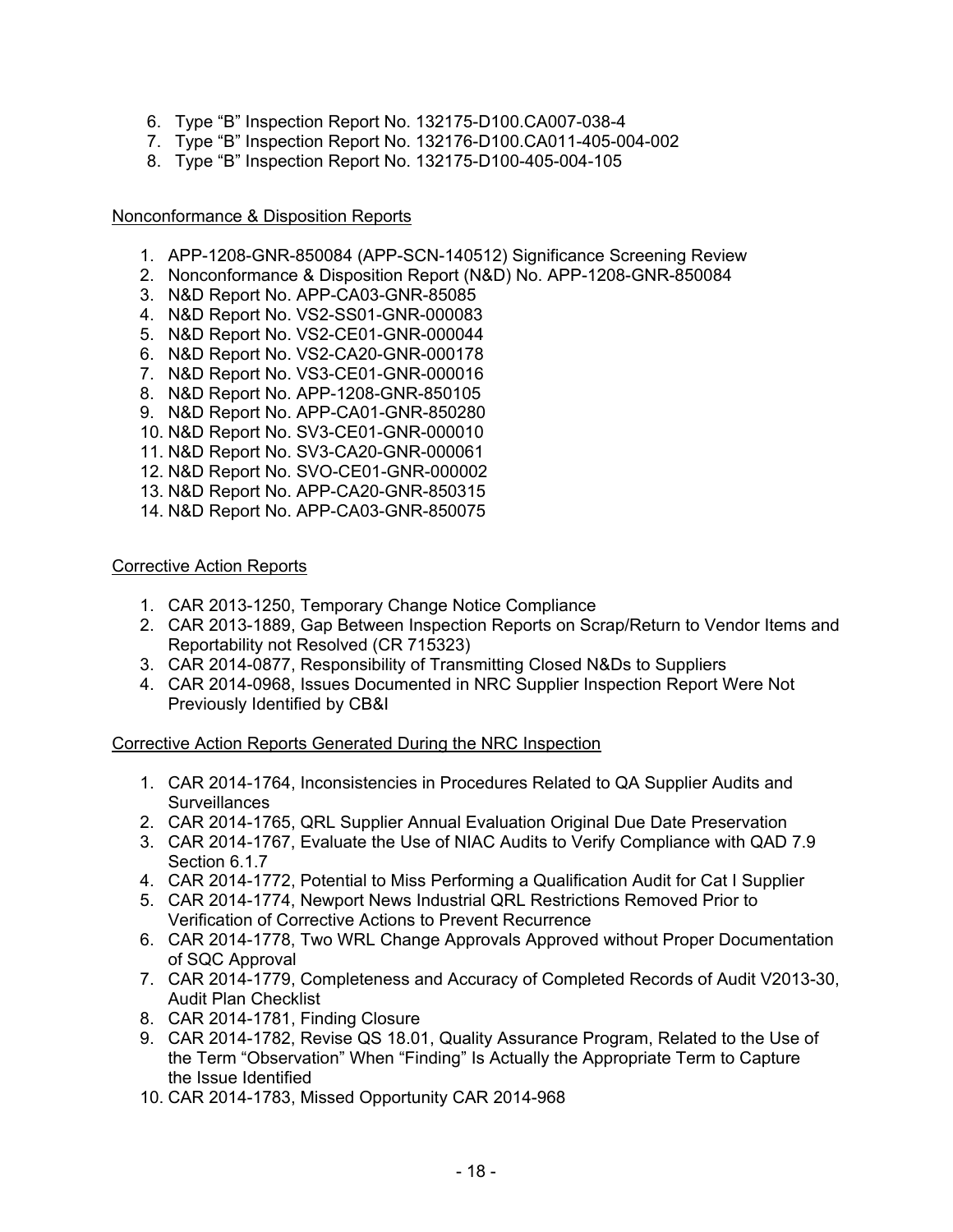# 10 CFR Part 21 / 10 CFR Part 50.55(e) Evaluations

- 1. Shaw Modular Solutions Evaluation, "SMS discovered after a review of WPS-1-1-107 of an unqualified PQR1-1-105 there were characteristics of the WPS not fully qualified," dated October 3, 2012
- 2. QA Form 16005, "Initiation / Review / Evaluation Form (10CFR21 / 10CFR50.55(e))," Revision 001, Evaluation Identification No. 13-107, "Vogtle Units 3& 4, Unsatisfactory Welding Profiles on CA20-73," dated December 13, 2012
- 3. QA Form 16005, "Initiation / Review / Evaluation Form (10CFR21 / 10CFR50.55(e))," Revision 002, Evaluation Identification No. 14-141, "Vogtle Unit 3, Unit 3 Unsatisfactory Standard Embedment Plates," dated May 8, 2014
- 4. QA Form 16005, "Initiation / Review / Evaluation Form (10CFR21 / 10CFR50.55(e))," Revision 002, Evaluation Identification No. 14-151, "Vogtle Units 3 & 4, Weld Non-Conformances on Sub-Modules CA03-08 and CA03-09 Supplied by SMCI," dated July 2, 2014
- 5. QA Form 16005, "Initiation / Review / Evaluation Form (10CFR21 / 10CFR50.55(e))," Revision 002, Evaluation Identification No. 14-212, "VC Summer Units 2 & 3, Unsat Embeds – Units 2&3," dated January 25, 2014
- 6. QA Form 16005, "Initiation / Review / Evaluation Form (10CFR21 / 10CFR50.55(e))," Revision 002, Evaluation Identification No. 14-221, "VC Summer Units 2 & 3, Unit 2& 3 Embed Deviations," dated February 27, 2014
- 7. QA Form 16005, "Initiation / Review / Evaluation Form (10CFR21 / 10CFR50.55(e))," Revision 002, Evaluation Identification No. 14-305, "Potential Part 21 issues with WPS," dated February 2, 2014
- 8. QA Form 16005, "Initiation / Review / Evaluation Form (10CFR21 / 10CFR50.55(e))," Revision 002, Evaluation Identification No. 14-306, "Domestic AP1000 Module Nuclear Scope in Common (Parent Project); VC Summer Unit 2; Vogtle Unit 3; Welder Qualification Testing Done for Gas Tungsten Arc Welding (GTAW) Process Utilized Coupon Testing That Was Not Comliant with AWS D1.1-2000," dated January 4, 2014
- 9. QA Form 16005, "Initiation / Review / Evaluation Form (10CFR21 / 10CFR50.55(e))," Revision 002, Evaluation Identification No. 14-322, "Vogtle Unit 3 & VC Summer Unit 2, WPS 1-10-186 Non-Compliance to AWS Code Requirements and Was Used to Fabricate Sub Modules for SV3 and VS2," dated March 7, 2014
- 10. QA Form 16005, "Initiation / Review / Evaluation Form (10CFR21 / 10CFR50.55(e))," Revision 002, Evaluation Identification No. 14-388, "Domestic AP1000 Module Nuclear Scope in Common, Coating Application Procedures in CA03 Sub-modules Supplied by SMCI," dated May 23, 2014
- 11. QA Form 16005, "Initiation / Review / Evaluation Form (10CFR21 / 10CFR50.55(e))," Revision 002, Evaluation Identification No. 14-389, "VC Summer Units 2 & 3, Vogtle Units 3 & 4, Welder Qualifications for Welded Components Supplied by SMCI," dated June 13, 2014
- 12. QA Form 16005, "Initiation / Review / Evaluation Form (10CFR21 / 10CFR50.55(e))," Revision 002, Evaluation Identification No. 14-390, "VC Summer Unit 2, Vogtle Unit 3, Penetrations Not Wrapped with Insulation as Required by Drawing," dated June, 15 2014
- 13. QA Form 16005, "Initiation / Review / Evaluation Form (10CFR21 / 10CFR50.55(e))," Revision 002, Evaluation Identification No. 14-391, "VC Summer Units 2 & 3, Vogtle Units 3 & 4, Lost and Missing Measuring and Test Equipment Used on Modules Supplied by CB&l Lake Charles," dated February 25, 2014
- 14. QA Form 16005, "Initiation / Review / Evaluation Form (10CFR21 / 10CFR50.55(e))," Revision 002, Evaluation Identification No. 14-402, "VC Summer Units 2 & 3, Vogtle